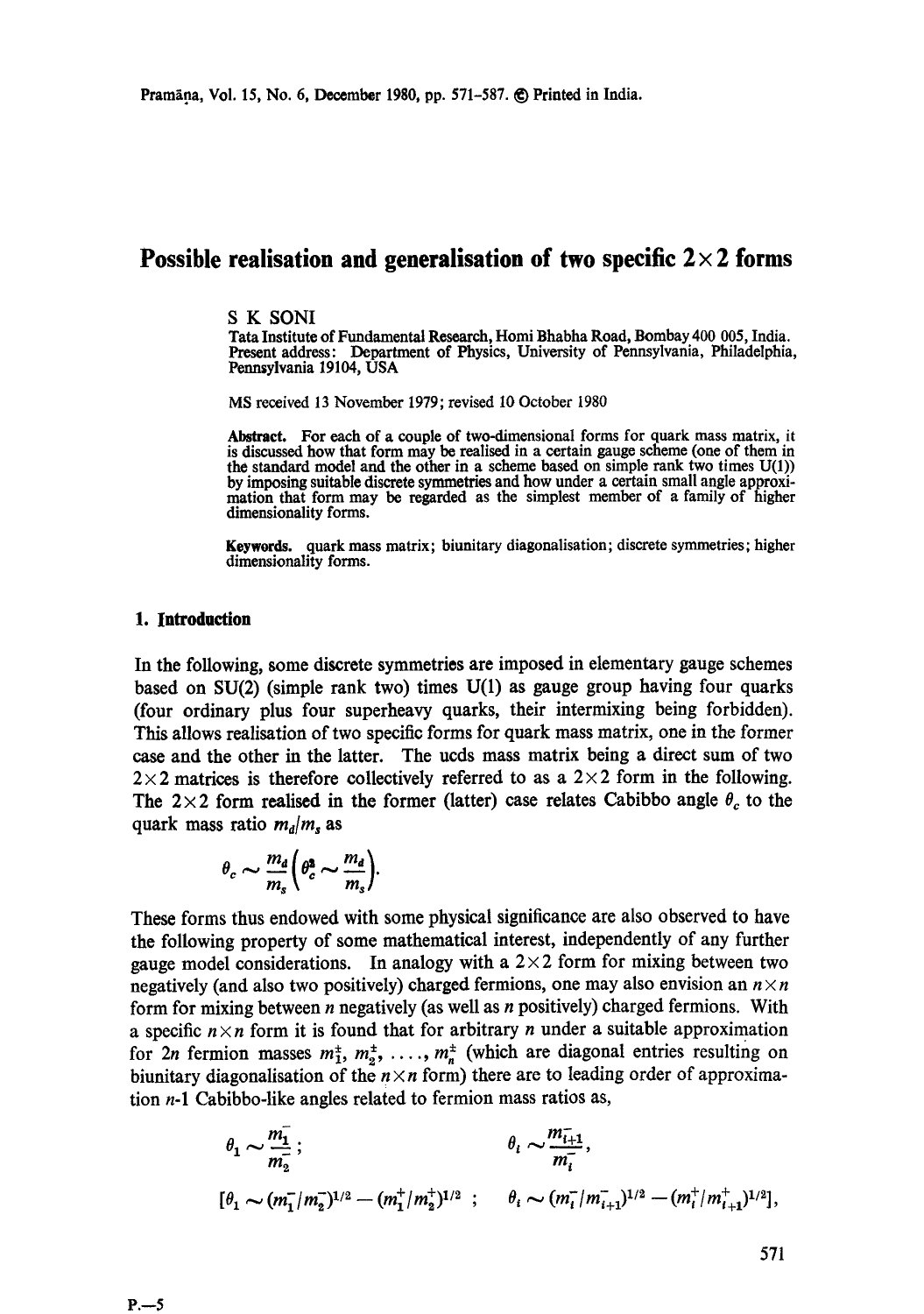for  $2 \le i \le n-1$ . This result suggests that these specific higher-dimensionality forms may be regarded as different-sized members (obtained when *n* assumes values 2, 3, 4, etc.) of a common family. The family for which the former (latter) result holds includes as its first member (i.e.  $n=2$ ) the 2×2 form implying  $\theta_c \sim (m_d/m_s)$  [ $\theta_c=$  $(m_a/m_s)^{1/2}$  or more precisely,  $\theta_c \sim (m_a/m_s)^{1/2} - (m_u/m_c)^{1/2}$  and for the validity of this result the fermion mass approximation required in the two cases is different. To sum up, the focus of attention here is a pair of  $2 \times 2$  forms that may each be rea lised in a certain gauge scheme and in the sense outlined above may each also be generalised to an  $n \times n$  form.

The scheme based on  $SU(2) \times U(1)$  is the well-known standard model (Weinberg 1967; Salam 1968; Glashow *et al* 1970) with four quarks. The derivation of the  $2 \times 2$ form in this case (see  $\S 2.1$ ) adds little to the spirit of original derivation of Pakvasa and Sugawara (1978) who were also incidentally led to the same result for  $\theta_c$ , i.e.  $\theta_c \sim m_d/m_s$ . Since the form realised in § 2.1 is different from what they derived *(e.g.,* whereas their form constrains  $m<sub>u</sub>$  to vanish, in the following case a small nonvanishing value for  $m<sub>u</sub>$  may be consistently allowed), elucidation of some of the mathematical details becomes essential. The permutation group found useful in this context is discussed in group-theory text-books. The other scheme considered in  $\S$  2.2 has 0(5) as the simple rank two group (Soni 1979). In this case, details of derivation are omitted for the reason that  $O(5) \times U(1)$  effectively reduces to the left-right symmetric gauge group for which Fritzsch (1977) (see also Wilczek and Zee 1977) derived an identical form modulo some irrelevant phase factors. In addition to these papers of Fritzsch and others, literature on the subject has grown rapidly in the past two years. The interested reader may consult the references given in the talk by Illiopoulos (1979). Finally,  $\S$  3 is a discussion of diagonalisation of the two  $n \times n$  forms.

# **2. Realisation of the 2×2 forms**

The following is a derivation of the pair of  $2 \times 2$  forms. On setting the essential notation they are treated separately, the standard model form in  $\S 2.1$  and the O(5)  $\times$  U(1) form in §2.2. The negative results summarised in §2.1a originally found by Gatto and others (for many relevant references, see IUiopoulos 1979) prove instructive for the partially successful attempt at derivation of the  $2 \times 2$  form given in § 2.1b. Grouping quarks of given charge (subscript  $\pm$  for positively and negatively charged) into a column vector, the quark mass term may be written as,

$$
\mathcal{L}_{\text{quark}}^{\text{mass}} = \bar{Q}_{+L} M_+ Q_{+R} + \bar{Q}_{-L} M_- Q_{-R} + \text{h.c.}
$$
 (1)

and on diagonalisation as,

$$
\mathcal{L}_{\text{quark}}^{\text{mass}} = \bar{q}_{+L} \mathsf{m}_+ q_{+R} + \bar{q}_{-L} \mathsf{m}_- q_{-R} + \text{h.c.}
$$
 (2)

 $m<sub>±</sub>$  are diagonal matrices with quark masses as their entries. Quark states in  $Q<sub>+L(R)</sub>$ are mixtures of corresponding diagonal states in  $q_{\pm L(R)}$ , *i.e.* 

$$
Q_{\pm L(R)} = V_{\pm L(R)} q_{\pm L(R)},\tag{3}
$$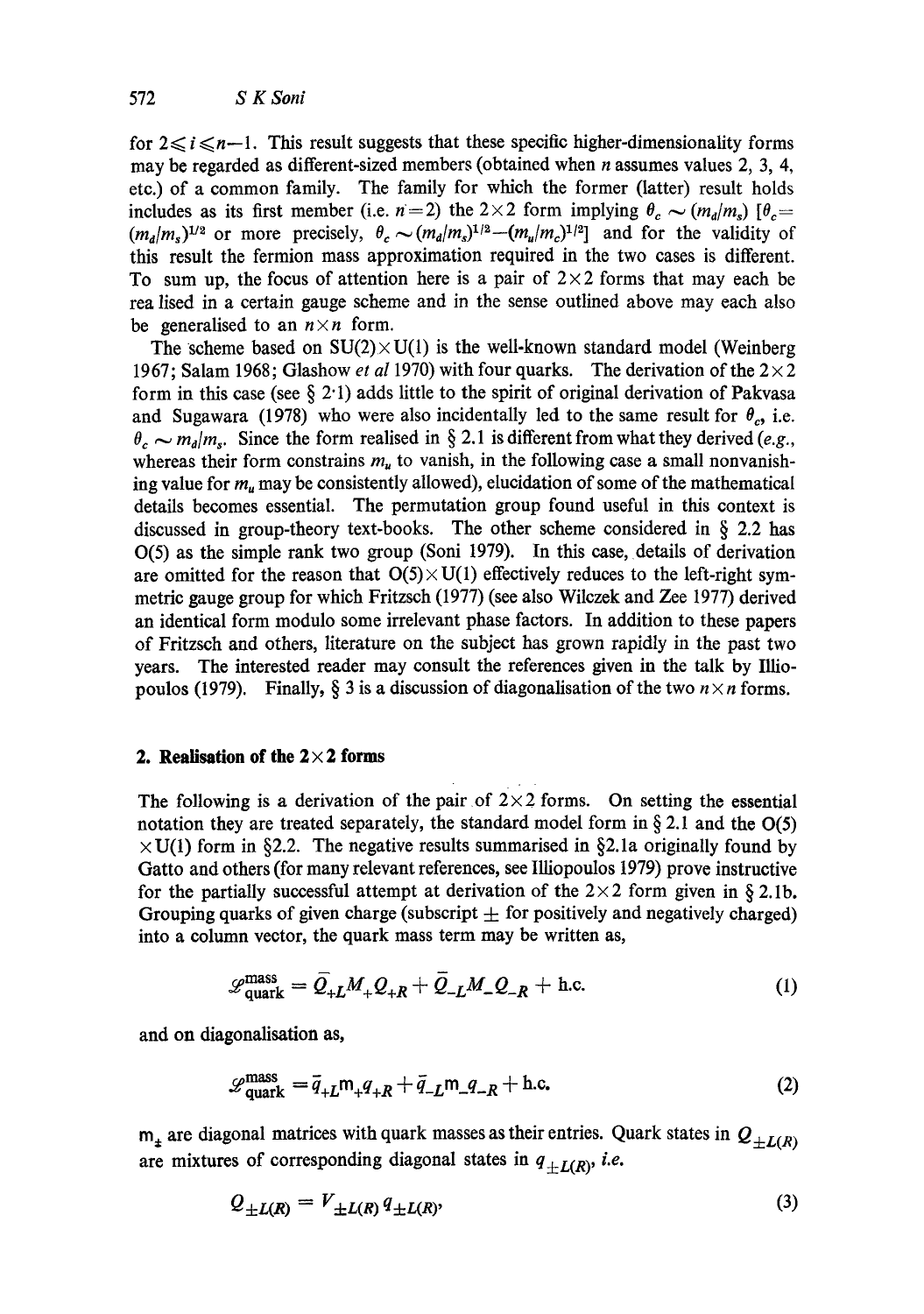where  $V_{+L(R)}$  is a unitary matrix. The mass matrix  $M_+ \oplus M_-$  is diagonalised as,

$$
V_{\pm L}^{-1} M_{\pm} V_{\pm R} = m_{\pm}.
$$
 (4)

This biunitary transformation is equivalent to the following pair of unitary transformations,

$$
V_{\pm L}^{-1} M_{\pm} M_{\pm}^{\dagger} V_{\pm L} = m_{\pm}^{2},
$$
  
\n
$$
V_{\pm R}^{-1} M_{\pm}^{\dagger} M_{\pm} V_{\pm R} = m_{\pm}^{2}.
$$
 (5)

The left-handed charged-current matric¢ defined through

$$
\bar{Q}_{+L}Q_{-L} \equiv \bar{q}_{+L}U^{\text{cc}}q_{-L} \text{ is given by,}
$$
  
\n
$$
U^{\text{cc}} = V_{+L}^{\dagger}V_{-L}.
$$
\n(6)

(The superscript on  $V_{+L}$  stands for hermitian disjoint).

For the well-known  $2 \times 2$  case, this matrix is an orthogonal matrix parametrised by Cabibbo angle  $\theta_c$  equal to the difference of mixing angles in the left-handed negatively and positively charged quark sectors.

### *2.1 The standard model form*

In the standard model, the left-handed and right-handed gauge multiplets, isodoublets and isosinglets respectively, may be grouped into three column vectors  $\psi_L$ ,  $\psi_R^{\pm}$  (see eq. (8)) so that the most general gauge invariant Yukawa interaction with a Higgs isodoublet  $\Phi = \begin{pmatrix} \varphi^0 \\ \varphi^- \end{pmatrix}$  may be written as,

$$
\mathscr{L}^{\text{Yuk}} = \bar{\psi}_L \; \mathbf{\Gamma}^+ \; \Phi \; \psi_R^+ + \bar{\psi}_L \; \mathbf{\Gamma}^- \; \Phi^c \; \psi_R^- + \text{h.c.} \tag{7}
$$

Here  $\Phi^c$  is the charge conjugate of  $\Phi$  and,

$$
\vec{\psi}_L = ((\vec{U} \ \vec{D})_L, (\vec{C} \ \vec{S})_L),
$$
  
\n
$$
\psi_R^+ = \begin{pmatrix} U_R \\ C_R \end{pmatrix} \qquad \psi_R^- = \begin{pmatrix} D_R \\ S_R \end{pmatrix}
$$
 (8)

 $\Gamma^{\pm}$  is a 2×2 matrix with the arbitrary Yukawa coupling constants as entries, *e.g.*,  $=$   $\pi$  ( $\varphi^0$ ) the first term in (7) is  $\Gamma_{11}^+(U D)$   $\left[\Gamma_{21}^{\dagger} | U_R \right]$ . Denoting the vacuum expectation value (vev) of  $\varphi^0$  as  $\langle \varphi^0 \rangle$ , the mass-matrix is  $(\Gamma^+ \oplus \Gamma^-) \langle \varphi^0 \rangle$ . In the case of a number of similar higgs is0doublets,

$$
\Phi_i \equiv \begin{pmatrix} \phi_i^0 \\ \phi_i^- \end{pmatrix}, \quad i = 1, 2, \text{ etc.}
$$

equation (7) is correspondingly a sum of similar terms, one for each Higgs isodoublet.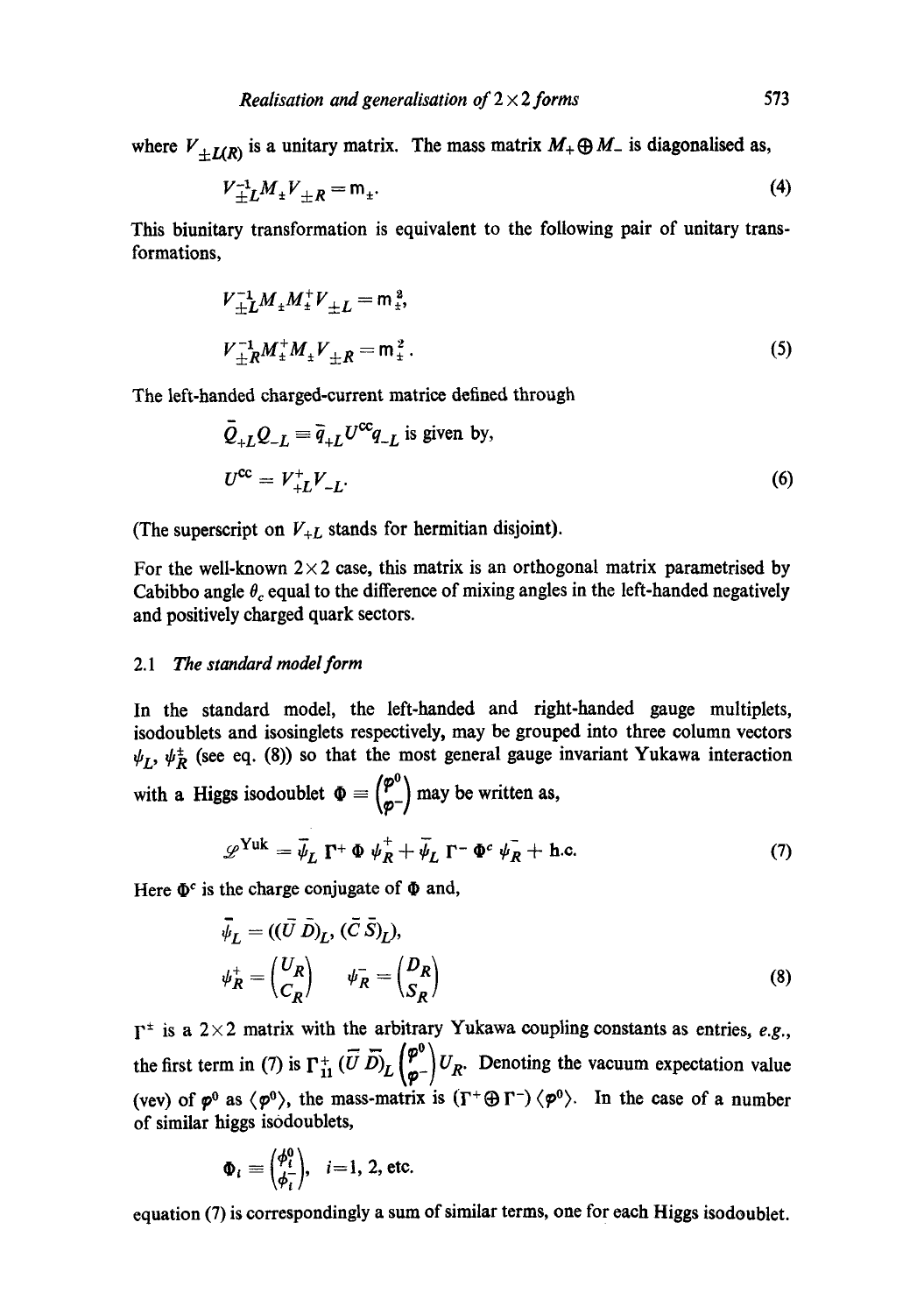2.1a *Summary of negative results.* To begin with, consider a single Higgs. Let it be multiplied by an arbitrary phase factor simultaneously with multiplication of  $\psi_L$ ,  $\psi_R^{\pm}$  by arbitrary 2×2 unitary matrices denoted (upto overall phase factors) by  $S_I$ ,  $S_R^{\pm}$  each with unit determinant. Under this arbitrary discrete transformation, the gauge boson interaction with fermions remains invariant because for any gauge boson (suppressing weak isospin indices) this interaction is simply of form,

$$
\sum_{i=1}^2 \overline{\psi_{Li}} A \psi_{Li} + \overline{\psi_{Ri}^+} A^+ \psi_{Ri}^+ + \overline{\psi_{Ri}^-} A^- \psi_{Ri}^-,
$$

where the appropriate  $2 \times 2$  matrices A,  $A^{\pm}$  act in weak isospin space. Under this transformation, the Yukawa coupling matrix becomes

$$
S_L \Gamma^+ (S_R^+)^{-1} \oplus S_L \Gamma^- (S_R^-)^{-1}.
$$

In arriving at this expression the overall phases multiplying  $S_L$ ,  $S_R^{\pm}$  are adjusted to absorb the phase factors with which  $\Phi$  and  $\Phi^c$  are multiplied. For invariance of Yukawa couplings,

$$
S_L \Gamma^{\pm} (S_R^{\pm})^{-1} = \Gamma^{\pm}.
$$

For a nontrivial solution *(i.e.*  $\Gamma^{\pm}$  does not vanish identically),  $S_R^{\pm}$  is related to  $S_L$  by a similarity transformation.  $S_L$  may be parametrised as

$$
\begin{pmatrix}\n\cos \alpha \exp (i \eta_{11}) & \sin \alpha \exp (i \eta_{12}) \\
-\sin \alpha \exp (-i \eta_{12}) & \cos \alpha \exp (-i \eta_{11})\n\end{pmatrix},
$$

considering separately the following three ranges for values of parameters

(i) 
$$
a=0, 0 < \eta_{11} < \pi
$$
  
\n(ii)  $-\frac{\pi}{2} < a < +\frac{\pi}{2}(a \neq 0), 0 < \eta_{11} < \pi, 0 < \eta_{12} < \pi$   
\n(iii)  $a = \pm \frac{\pi}{2}, 0 < \eta_{12} < \pi$ .

The resulting nontrivial solution for  $\Gamma^{\pm}$  correspondingly implies constraints on form of mass matrix and hence on  $\theta_c$ . For case (i) ((iii)),  $\theta_c$  equals 0 (90°) and for case (ii)  $\theta_c$  is indeterminate *(i.e.* not expressible as a mass-ratio and may lie anywhere between 0 and 90°). Equivalently, in place of requiring invariance of Yukawa coupling matrix under arbitrary discrete transformations on  $\psi_L$ ,  $\psi_R^{\pm}$  as done above, the same result *(i.e.* Cabibbo mixing is absent, indeterminate or maximal) follows with the requirement that Yukawa interaction transforms as identity representation of any discrete group under which  $\psi_L$ ,  $\psi_R^{\pm}$  transform as its two-dimensional representations.

The two Higgs case that is now considered proves instructive for the final attempt with three Higgs discussed in § 2.1b. In this case, Higgs potential  $V(\Phi_1, \Phi_2)$  is an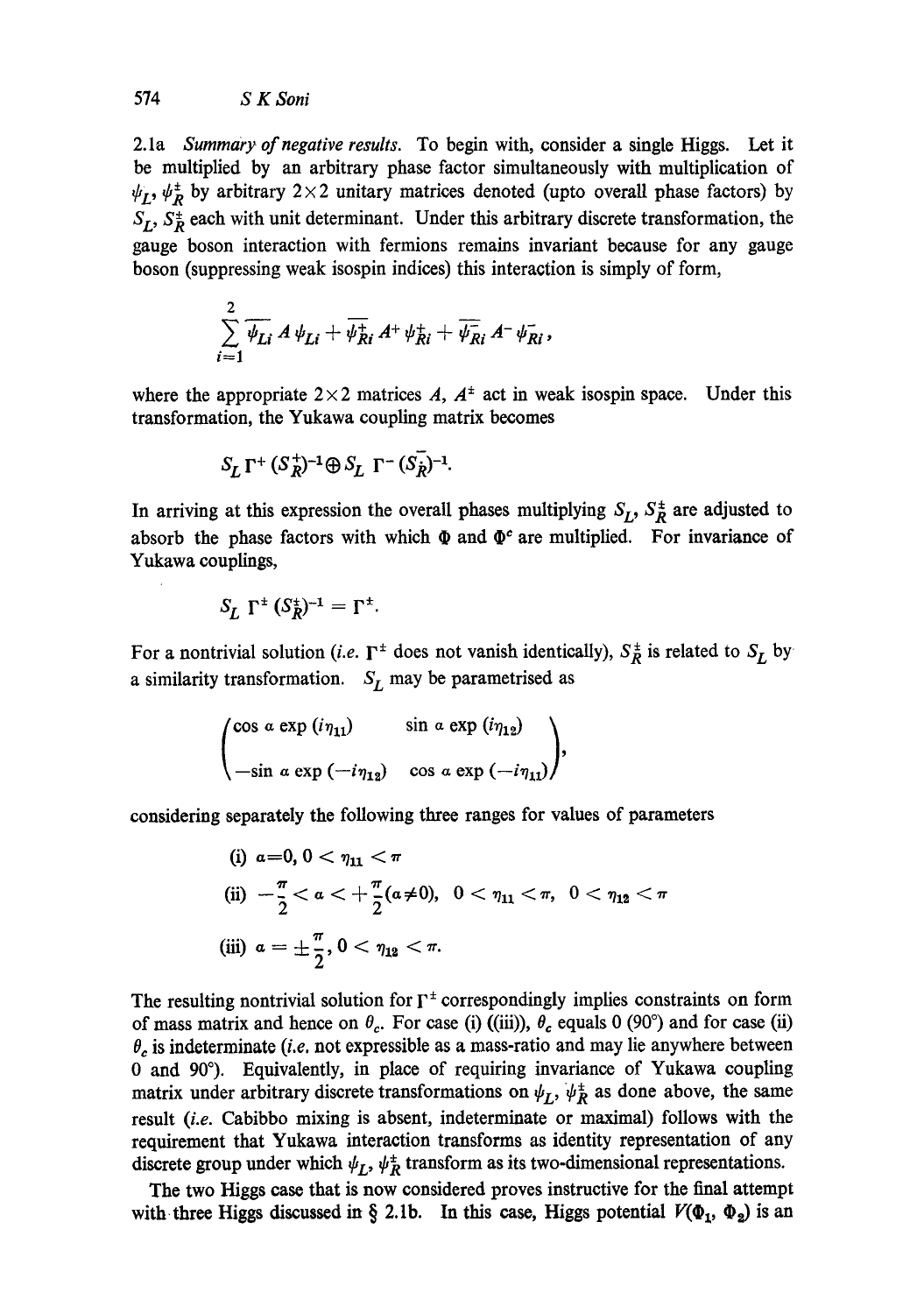arbitrary superposition of bilinears  $\Phi_i^+ \Phi_j$  (*i*, *j*=1, 2) and biquadratic terms like  $(\Phi_{\mathbf{k}}^+\Phi_{\mathbf{l}}), (\Phi_{\mathbf{m}}^+\Phi_{\mathbf{n}})$   $(k, l, m, n = 1, 2)$ . Its form is constrained by requiring invariance under following pair of discrete transformations (i) interchange of labels 1 and 2,  $\Phi_1 \leftrightarrow \Phi_2$  (ii) multiplication of  $\Phi_1$  and  $\Phi_2$  by arbitrary phase factors,

$$
\Phi_1 \rightarrow \exp(i\eta) \Phi_1
$$
 and  $\Phi_2 \rightarrow \exp(-i\eta) \Phi_2$ ,

where  $\eta$  can have any value between 0 and  $\pi$ . Since the invariant form for potential does not depend on the precise value of  $\eta$ , this suggests the following.  $\Phi_1$  and  $\Phi_2$ may be regarded as top and bottom members of the two-dimensional irreducible representation,

$$
a = \begin{pmatrix} \exp{(2\pi i/n)} & 0 \\ 0 & \exp{(-2\pi i/n)} \end{pmatrix}, b = \begin{pmatrix} 0 & 1 \\ 1 & 0 \end{pmatrix},
$$

of the nonabelian discrete group which is semi-direct product of the  $n$ -element cyclic group  $C_n=(e, a, a^2, \ldots, a^{n-1})$ ;  $a^n=e$  and the reflection group  $P=(e, b)$ ;  $b^2=e$ . Here  $n \geq 3$  and, by definition, *bg*  $b^{-1} = g^{-1}$  for each element g of  $C_n$ . The action of b is the transformation (i) above and that of  $g(\neq e)$  is the one labelled (ii) above with a specific value of  $\eta$ , *e.g.*  $\eta = 2\pi/n$  for action of a. Hence invariance under this group also results in a form for potential identical to that obtained above. Having seen this equivalence, the latter viewpoint is adopted henceforth. Without loss of generality  $n$  may be assumed equal to 3. The nonabelian group for this special choice of  $n$ is the familiar permutation group  $S_3$  which is also the simplest nonabelian group. Having decided how  $\Phi_1$  and  $\Phi_2$  transform under  $S_3$  from invariance considerations of Higgs potential, a variety of  $S_3$ -invariant forms for Higgs-fermion Yukawa interaction are permissible depending on representation content of

$$
\begin{pmatrix} \psi_{L1} \\ \psi_{L2} \end{pmatrix}, \ \begin{pmatrix} \psi_{R1}^{\pm} \\ \psi_{R2}^{\pm} \end{pmatrix}
$$

under  $S_3$ . Each of these two-component objects may transform according to a representation that is equivalent to  $\Gamma^{(1)} \oplus \Gamma^{(1)}$ ,  $\Gamma^{(1)} \oplus \Gamma^{(2)}$  or  $\Gamma^{(3)}$ . In the following,  $\sim$ ' stands for ' transforms according to ' and  $\Gamma^{(1)}$ ,  $\Gamma^{(2)}$  and  $\Gamma^{(3)}$  are the identity, signature and two-dimensional (here,  $a$  is diagonal) irreducible representations of  $S_3$ . To give a simple illustration, when

$$
\psi_L \sim \Gamma^{(3)}
$$
 and  $\psi_R^{\pm} \sim \Gamma^{(1)} \oplus \Gamma^{(2)}$ 

the  $S_3$ -invariant Yukawa interaction is of form,

$$
(\bar{\psi}_{L1} \ \bar{\psi}_{L2}) \left[ \begin{pmatrix} a^+ \ \Phi_1 & -\beta^+ \ \Phi_1 \\ a^+ \ \Phi_2 & \beta^+ \ \Phi_2 \end{pmatrix} \begin{pmatrix} \psi_{R1}^+ \\ \psi_{R2}^+ \end{pmatrix} + \begin{pmatrix} a^- \ \Phi_2^c & -\beta^- \ \Phi_2^c \\ a^- \ \Phi_1^c & \beta^- \ \Phi_1^c \end{pmatrix} \begin{pmatrix} \psi_{R1}^- \\ \psi_{R2}^- \end{pmatrix} \right] + \text{h.c.,}
$$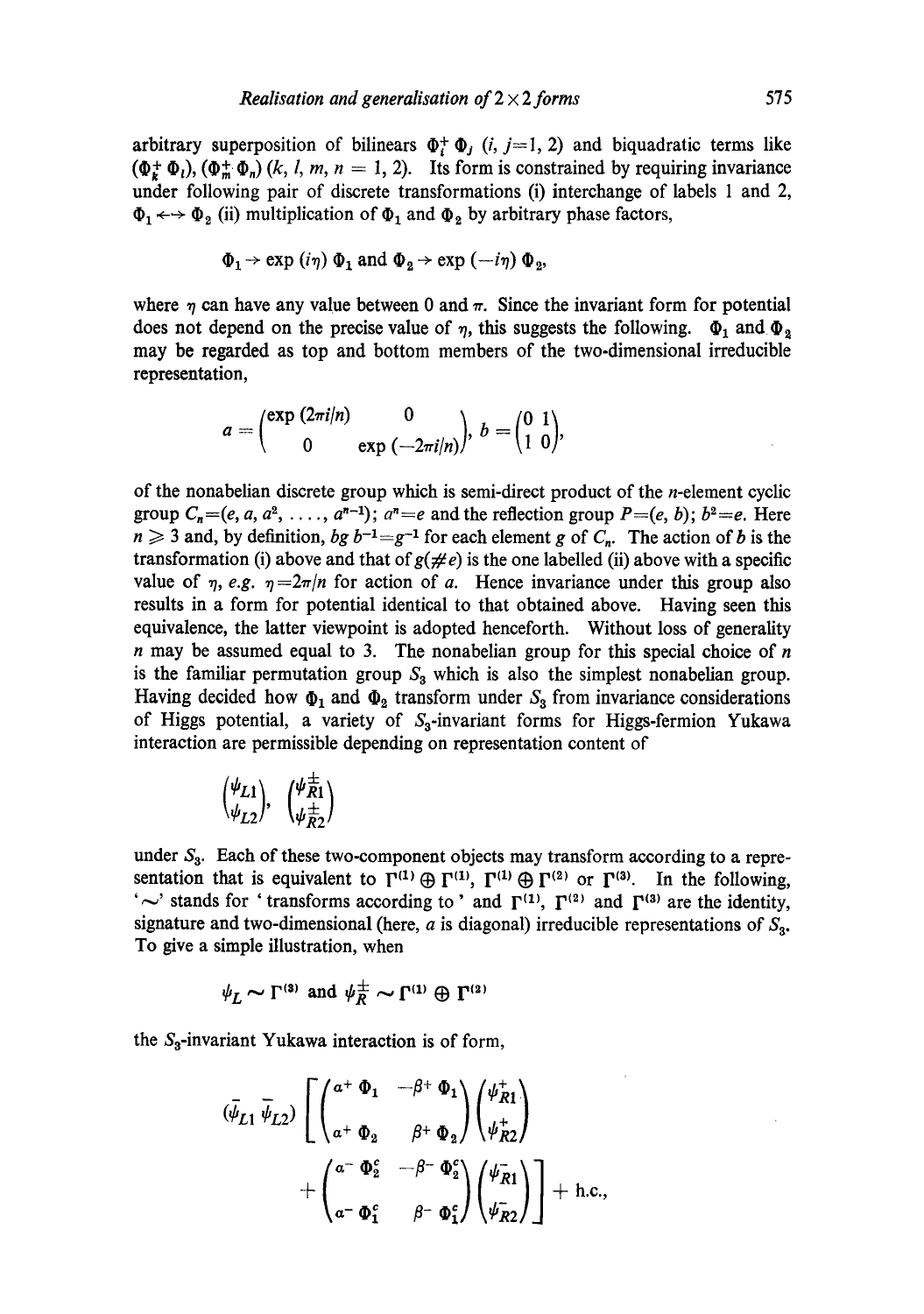where  $a^{\pm}$ ,  $\beta^{\pm}$  are the only nonvanishing Yukawa couplings. The resulting quark mass matrices involve  $\langle \varphi_1^0 \rangle$  and  $\langle \varphi_2^0 \rangle$ . As a consequence of the constrained form for potential, the extremum conditions on it *(i.e.*  $\partial V/\partial \Phi_i = \partial V/\partial \Phi_i^+ = 0, = 1, 2$ ) are such that for consistency they require  $|\langle \varphi_1^0 \rangle| = |\langle \varphi_2^0 \rangle|$ . Using this result, it is found that irrespective of how  $\psi L$ ,  $\psi_R^+$  are chosen to transform under  $S_3$  diagonalisation of  $M_{\pm} M_{\pm}^+$  implies  $\theta_c$  is zero, indeterminate or maximal. In the following three Higgs case,  $\Phi_1$ ,  $\Phi_2$  and  $\Phi_3$  have definite transformation properties under  $S_3$  with which invariance considerations of Higgs potential allow vev of only two of the three neutral fields to be independent.

## 2.1b *Partially successful attempt.* Let

$$
\Phi_1 \sim \Gamma^{(2)}
$$
 and  $\begin{pmatrix} \Phi_2 \\ \Phi_3 \end{pmatrix} \sim \Gamma^{(3)}$ 

As in the previous case of two Higgs, an invariant form for Higgs potential is constructed. The following form is invariant under the two-element subgroup  $(e, b)$ of  $S_3$ .

$$
V(\Phi_1 \Phi_2 \Phi_3) = V_1 (\Phi_1 \Phi_2 \Phi_3) + V_{II} (\Phi_1 \Phi_2 \Phi_3)
$$
  
\n
$$
V_1 = a (\phi_1^+ \phi_1)^2 + b \phi_1^+ \phi_1 + c [(\phi_2^+ \phi_2)^2 + (\phi_3^+ \phi_3)^2]
$$
  
\n
$$
+ d (\phi_2^+ \phi_2) (\phi_3^+ \phi_3) + e (\phi_2^+ \phi_3) (\phi_3^+ \phi_2) + f [\phi_2^+ \phi_2
$$
  
\n
$$
+ \phi_3^+ \phi_3] + g \phi_1^+ \phi_1 (\phi_2^+ \phi_2 + \phi_3^+ \phi_3) + h [(\phi_2^+ \phi_1) (\phi_1^+ \phi_2)
$$
  
\n
$$
+ (\phi_3^+ \phi_1) (\phi_1^+ \phi_3)] + i [(\phi_1^+ \phi_3) (\phi_2^+ \phi_3) - (\phi_1^+ \phi_2) (\phi_3^+ \phi_2)] + h.c.
$$
  
\n
$$
V_{II} = j [\phi_2^+ \phi_3 + \phi_3^+ \phi_2] + k \phi_1^+ (\phi_2 - \phi_3) + l \phi_1^+ \phi_1 [\phi_2^+ \phi_3 + \phi_3^+ \phi_2]
$$

$$
+ m \phi_1^{\dagger} \phi_1 (\phi_2^{\dagger} \phi_2 - \phi_1^{\dagger} \phi_3) + n \left[ (\phi_1^{\dagger} \phi_2) (\phi_3^{\dagger} \phi_3) - (\phi_1^{\dagger} \phi_3) (\phi_2^{\dagger} \phi_2) \right]
$$
  
+ 
$$
o \left[ (\phi_1^{\dagger} \phi_3) (\phi_3^{\dagger} \phi_3) - (\phi_1^{\dagger} \phi_2) (\phi_2^{\dagger} \phi_3) \right] + p \left[ (\phi_1^{\dagger} \phi_3) (\phi_3^{\dagger} \phi_2) \right]
$$
  
- 
$$
(\phi_1^{\dagger} \phi_2) (\phi_2^{\dagger} \phi_3) \right] + q \left[ \phi_2^{\dagger} \phi_3 \right] \left[ \phi_2^{\dagger} \phi_2 + \phi_3^{\dagger} \phi_3 \right] + \text{h.c.}
$$
 (9)

The potential thus written has two parts.  $V_I$  is an arbitrary superposition of bilinear and biquadratic terms each invariant under  $S_3$  and  $V_{II}$  that of such terms as are invariant only under its  $\{e, b\}$  subgroup. Arguing as in the previous case, the extremum conditions

$$
\frac{\partial V}{\partial \phi_2} = \frac{\partial V}{\partial \phi_3} = 0 \left( \frac{\partial V}{\partial \phi_2^+} = \frac{\partial V}{\partial \phi_3^+} = 0 \right)
$$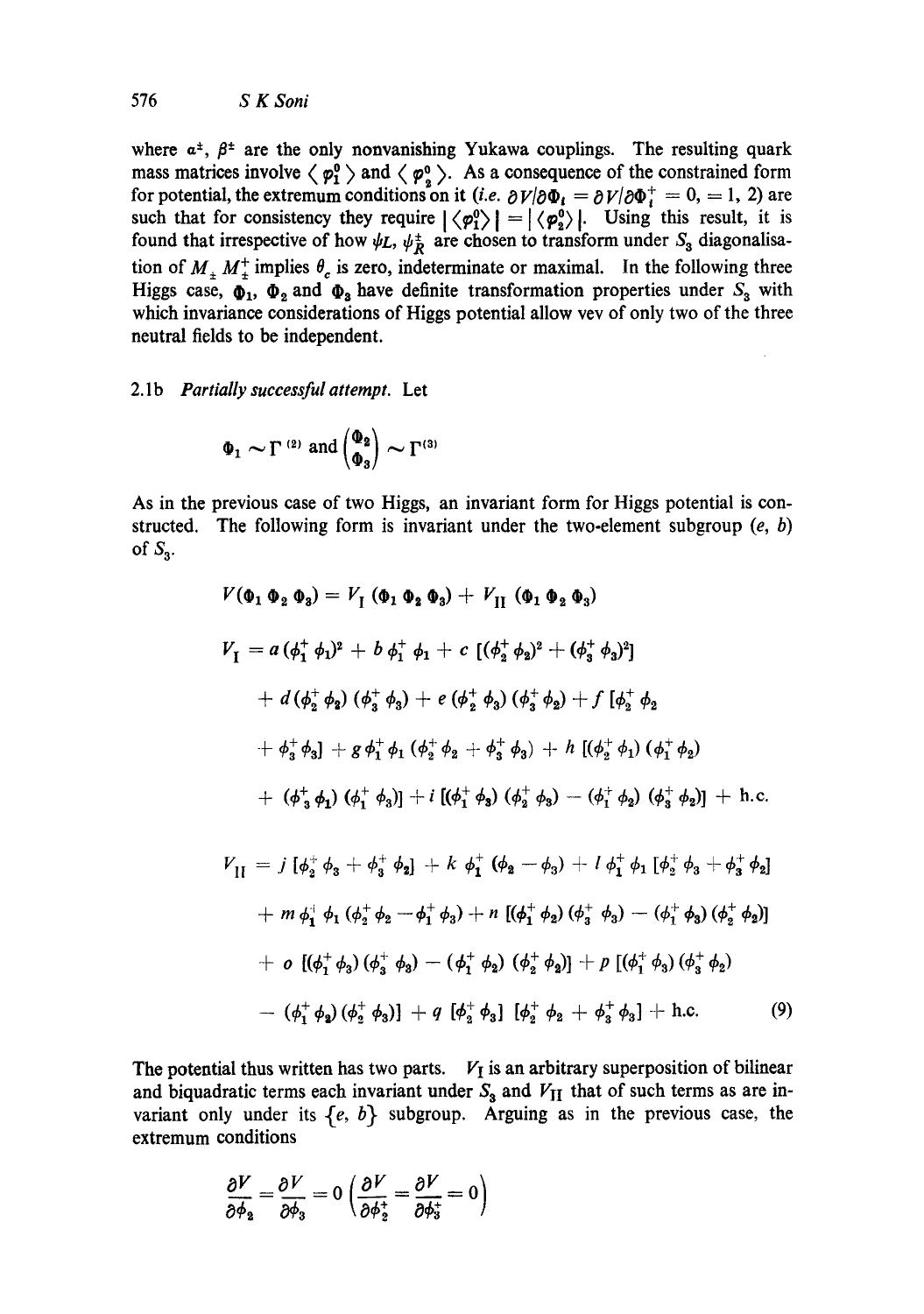are consistent if and only if  $\langle \varphi_2^0 \rangle = -\langle \varphi_3^0 \rangle$ . Thus the above constraints force vev of  $\varphi_2^0$  and  $\varphi_3^0$  to differ only by a phase difference of  $\pi$ . In contrast, vev developed by  $\varphi_1^0$  is not related to that of  $\varphi_2^0$ . If  $V_{II}$  is omitted *(i.e.* potential is  $S_3$ invariant) and Yukawa interaction is required to transform as identity representation of  $S_3$ , it is found impossible to relate Cabibbo angle to quark mass-ratios, irrespective of the choice for  $\psi_L$ ,  $\psi_R^{\pm}$  representations. The line of reasoning leading to this conclusion is essentially that which was outlined in the previous section. With the inclusion of  $V_{II}$  (this maintains the constraint  $\langle \varphi_2^0 \rangle = -\langle \varphi_3^0 \rangle$  that proves crucial), it is now discussed that the following choice for Yukawa interaction survives the test of invariance under  $\{e, b\}$  subgroup of  $S_3$  with a suitable choice for representation content of  $\psi_L$ ,  $\psi_R^*$ .

$$
\mathscr{L}^{\text{Yuk}} = (\overline{\psi_{L1} \psi_{L2}}) \left[ \begin{pmatrix} a & \Phi_2 & \beta & \Phi_3 \\ a & \Phi_1 & \beta & \Phi_1 \end{pmatrix} \begin{pmatrix} \psi_{R1} \\ \psi_{R2} \end{pmatrix} + \begin{pmatrix} \gamma \Phi_2^c & \gamma \Phi_3^c \\ \gamma \Phi_1^c & \gamma \Phi_1^c \end{pmatrix} \begin{pmatrix} \psi_{R1}^-\rangle \\ \psi_{R2}^-\end{pmatrix} \right] + \text{h.c.}
$$
\n(10)

Besides its yielding readily the result  $\theta_c \sim m_d/m_s$ , the following invariance argument for its justification.leaves much to be desired. Let,

$$
\psi_{L1} \sim \Gamma^{(1)}; \quad \psi_{L2} \sim \Gamma^{(2)},
$$

$$
\begin{pmatrix} \psi_{R1}^{\pm} \\ \psi_{R2}^{\pm} \end{pmatrix} \sim \Gamma^{(3)},
$$

$$
\begin{pmatrix} \beta \\ \alpha \end{pmatrix} \sim \Gamma^{(3)}; \gamma \sim \Gamma^{(1)}.
$$
 (11)

Then the LHR type blocks in (10) have definite transformation properties under  $S_3$ as given by

$$
\begin{pmatrix}\n\alpha \psi_{L1} & \Phi_2 \psi_{R1}^+ \\
\beta \psi_{L1} & \Phi_3 \psi_{R2}^+ \n\end{pmatrix} \sim \Gamma^{(3)},
$$
\n
$$
\alpha \overline{\psi}_{L2} & \Phi_1 \psi_{R1}^+ + \beta \overline{\psi}_{L2}^+ & \Phi_1 \psi_{R2}^+ \sim \Gamma^{(1)},
$$
\n
$$
\gamma \overline{\psi}_{L1} \left( \Phi_2^c \psi_{R1}^- + \Phi_3^c \Psi_{R2}^- \right) \sim \Gamma^{(1)},
$$
\n
$$
\begin{pmatrix}\n\gamma \overline{\psi}_{L2} & \Phi_1^c \psi_{R1}^-\n\end{pmatrix} \sim \Gamma^{(3)}.
$$
\n(12)

Equation (10) being direct sum of these blocks is thus invariant under  ${e, b}$ subgroup of  $S_3$ . As seen in (11),  $\alpha$  and  $\beta$  transform nontrivially under  $S_3$ .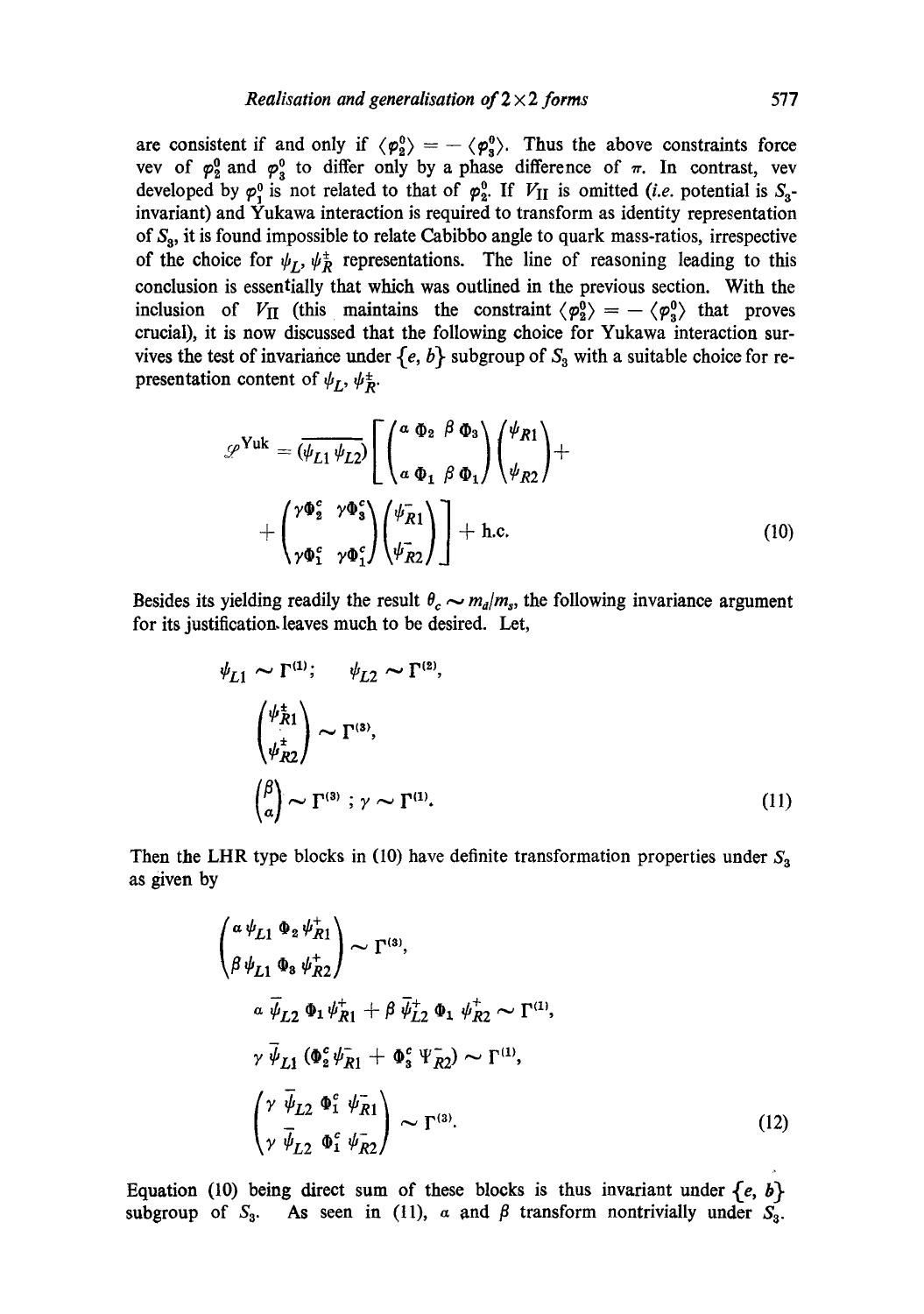However, we cannot say what the implications of this unavoidable choice are. Replacing neutral fields by their vev,  $\langle \varphi_2^{\circ} \rangle = -\langle \varphi_3^{\circ} \rangle = x_1$  and  $\langle \varphi_1^{\circ} \rangle = x_2$  the result for  $M_+ M_+^+$  is,

$$
M_{+}M_{+}^{+} = \begin{pmatrix} \lambda_{1}^{+} \mid x_{1} \mid^{2} & \lambda_{2} x_{1} x_{2}^{*} \\ \lambda_{2} x_{2}^{*} x_{1} & \lambda_{1}^{+} \mid x_{2} \mid^{2} \end{pmatrix}, \ M_{-}M_{-}^{+} = \lambda_{1}^{-} \begin{pmatrix} \mid x_{1} \mid^{2} & \mathbf{O} \\ \mathbf{O} & \mid x_{2} \mid^{2} \end{pmatrix}
$$
\n(13)

where  $\lambda_1^+ = |a|^2 + |\beta|^2$ ,  $\lambda_2 = |a|^2 - |\beta|^2$  and  $\lambda_1^- = |\gamma|^2$ . Cabibbo mixing arises solely from mixing in positively charged sector (obtained by diagonalising  $M_+M_+^+$ ). In terms of quark masses,

$$
\lambda_2/\lambda_1^+ = \left[1 - \left(\frac{m_u m_c}{m_d m_s} \cdot \frac{m_d^2 + m_s^2}{m_u^2 + m_c^2}\right)^2\right]^{1/2}
$$
  

$$
\frac{1}{2} \tan 2\theta_c = \frac{\lambda_2}{\lambda_1^+} \cdot \frac{m_d m_s}{m_s^2 - m_d^2}
$$
(14)

clearly  $\lambda_2/\lambda_1^+ \approx 1$  and  $\theta_c \sim m_d/m_s$ . Consistent with this result for  $\theta_c$ , a small value of  $m_u$  is allowed. This completes the discussion of realisation of the  $2 \times 2$  form given by (13) in the standard model by imposing suitable discrete symmetries.

# 2.2 The  $O(5) \times U(1)$  *Form*

The motivation for this scheme has been given elsewhere. The following salient features of this scheme may be recalled here for the present discussion. The ordinary left-handed fermionic pairs  $(U, D)_L$ ,  $(C, S)_L$ ,  $(ve, e)_L$  and  $(v_\mu \mu^{-1})_L$  are placed in four quartets partnered by the pairs  $(U_{\mathbf{z}/3}, D_{-1/3})_L$   $(C_{\mathbf{z}/3} \ S'_{-1/3})_L$   $(v'_e e')_L$  and  $(v'_\mu \ \mu')_L$ , respectively of superheavy fermions (their charges are labelled by the subscripts). The left-handed charged-current interactions between ordinary fermions are mediated by a single  $W^{\pm}$  associated with generator(s) of an SU(2) subgroup of O(5) under which the above ordinary (superheavy) fermions transform as doublets (singlets). Their corresponding right-handed components are also arranged in four quartets by interchanging their 0(5) assignments in going from the left-handed to the corresponding right-handed quartet of identical weak hypercharge assignment *e.g.*  for the right-handed quartet of

$$
U_R D_R (U'_{2/3} D'_{-1/3})_R
$$

the 0(5) assignments tally with

$$
(U'_{+2/3} D'_{-1/3})_{L} (U, D)_{L}
$$

respectively of the corresponding left-handed quartet with identical U(I) assignment. The fermions acquire arbitrary masses by Yukawa coupling with  $10+5$  dimensional Higgs multiplet with null weak hypercharge assignment. An  $R\overline{U}$  type of discrete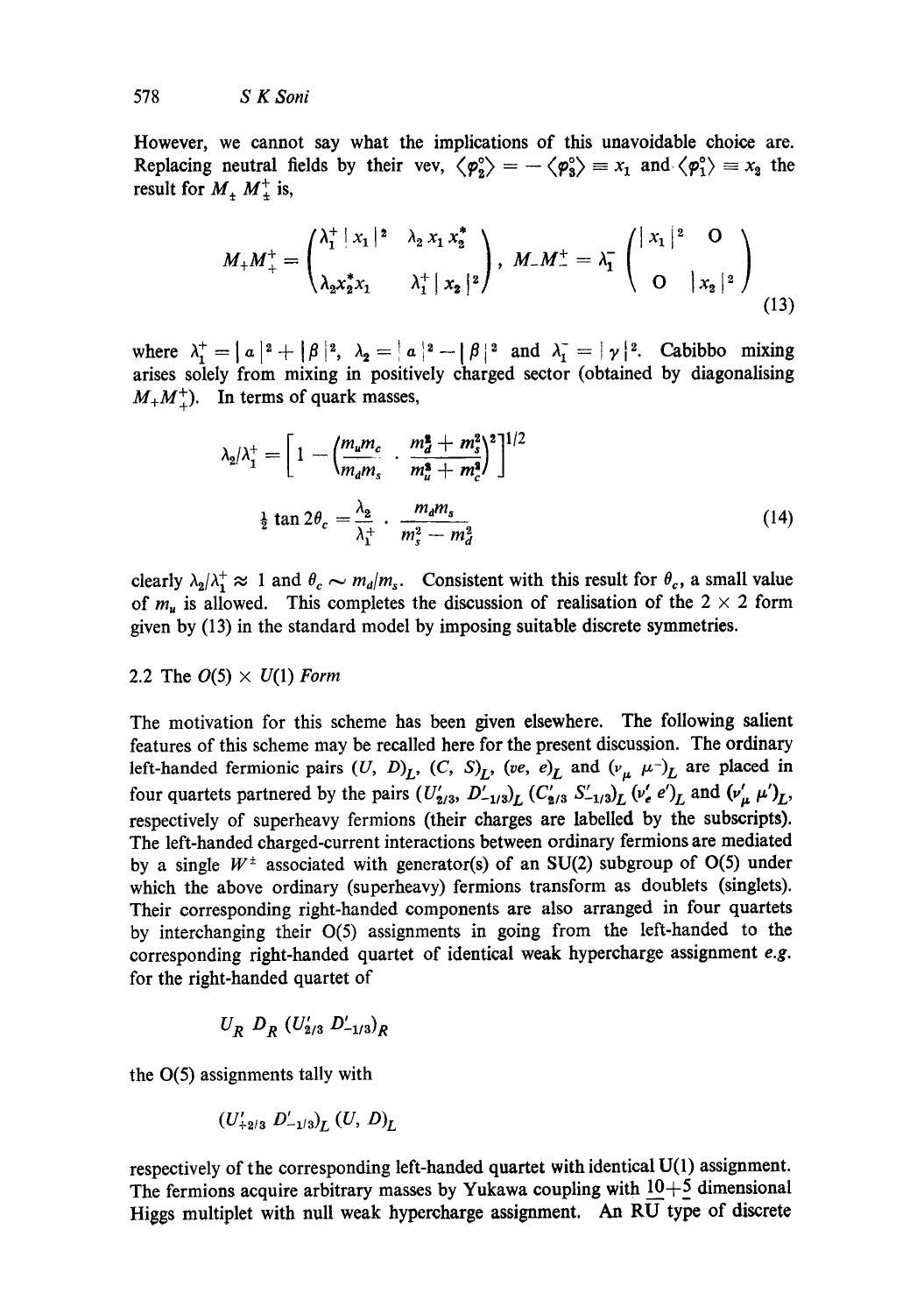symmetry forbids weak mixing between ordinary and superheavy fermions of equal charge. Consequently the  $8 \times 8$  quark mass matrix is a direct sum of four  $2 \times 2$ matrices (two for positively and two for negatively charged sector). Furthermore, in this case the gauge-boson interaction with fermions is invariant under interchange of the corresponding left-handed and right-handed quartets provided this is accompanied by an appropriate relabelling of the gauge boson indices. In view of the absence of light-superheavy mixing and this left-right symmetry, the realisation of the following  $2 \times 2$  form in this case reduces effectively to the derivation of that form in the  $SU_r(2) \times SU_p(2) \times U(1)$  scheme considered by Fritzsch (1977).

$$
M_{\pm} = \begin{pmatrix} 0 & \beta_1^{\pm} \\ \beta_1^{\pm} & \beta_2^{\pm} \end{pmatrix} . \tag{15}
$$

Here the nonvanishing elements are unique only up to multiplication by an arbitrary phase factor because all these phases are absorbable by redefinition of the phases of basis states.  $\beta_1^{\pm}$  and  $\beta_2^{\pm}$  are chosen real and the latter in addition to be positive definite,  $\beta_2^2 > 0$ . This symmetric (but negative, det  $M<sub>+</sub> < 0$ ) form yields the wellknown result,

$$
\theta_c = \tan^{-1} (m_d/m_s)^{1/2} - \tan^{-1} (m_u/m_c)^{1/2} \tag{16}
$$

Here since  $M_+$  and  $M_-$  have identical structure, the functional dependence of  $\theta_-$ *(i.e. mixing in negatively charged sector) on*  $m_d/m_s$  *is identical with that of*  $\theta_+$  *on*  $m_u/m_c$ , Cabibbo angle being their difference.  $\theta_c \sim (m_d/m_s)^{1/2} - (m_u/m_c)^{1/2}$ . This outlines how the  $2 \times 2$  form given by (15) may be realised in the  $O(5) \times U(1)$  scheme by imposing suitable discrete symmetries, one of them being the left-right symmetry peculiar to this scheme.

## **3. Generalisation of the 2 x 2 forms**

Generalisation of the  $2 \times 2$  forms is discussed (one in § 3.1 and the other in § 3.2) by constructing approximate solutions to the exact equations derived in Appendix B for the  $n \times n$  case.

#### 3.1 The  $n \times n$  form of first kind

When those symmetric  $n \times n$  forms are examined which all correctly reduce on putting  $n=2$  to the symmetric  $2\times 2$  form given by (15), the following form referred to as the  $n \times n$  form of first kind is found such a candidate. In addition to this form there are a couple of other symmetric forms that also satisfy the same above requirement. One of them may be obtained from the form of first kind by grouping all its off-diagonal entries,  $\beta_1^{\pm}, \beta_{\infty}, \ldots, \beta_{n-1}^{\pm}$  into the corresponding positions of its first row (column) *(i.e.* 12 (21) element is  $\beta_1^*$ , 13 (31) element is  $\beta_2^*$ , etc.) and the other obtains by similarly grouping these  $\beta s$  in its last row (column). Going to the next higher case of  $n = 3$ , however, makes it manifest on diagonalisation that these two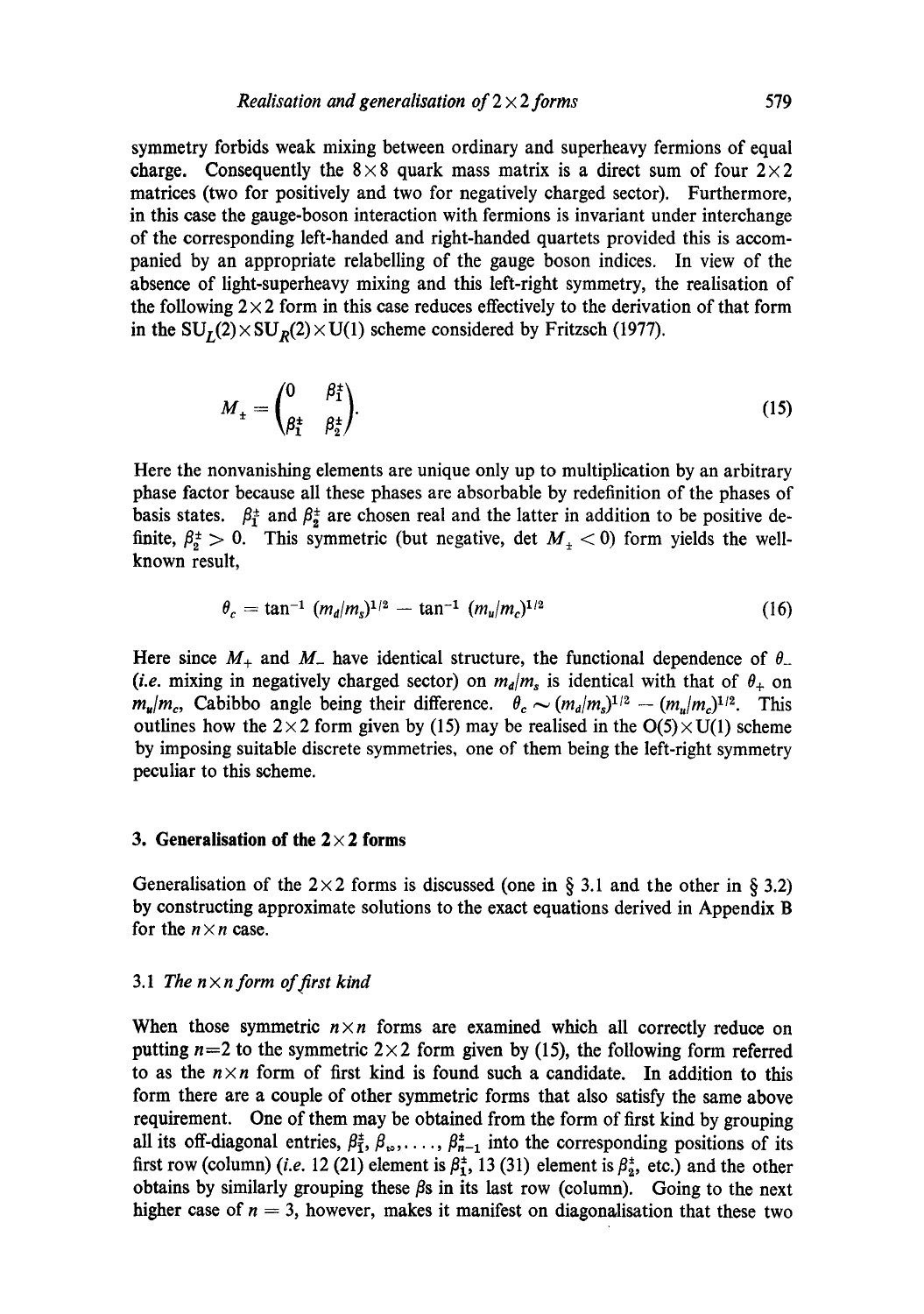alternate forms are unsatisfactory: the former is inconsistent with small angle approximation and the latter constrains one of the quark masses in either sector to vanish. For this reason only the form of first kind is discussed at length which is given by,

$$
M_{+} = A_{n} (\beta_{1}^{+}, \beta_{2}^{+}, \ldots, \beta_{n}^{+}),
$$
  
\n
$$
A_{n}(\beta_{1} \beta_{2} \ldots \beta_{n}) = \begin{pmatrix} 0 & \beta_{1} & 0 & 0 & 0 & 0 \\ \beta_{1} & 0 & \beta_{2} & 0 & 0 & 0 \\ 0 & \beta_{2} & 0 & \beta_{3} & 0 & 0 \\ 0 & 0 & 0 & 0 & \beta_{n-1} \\ 0 & 0 & 0 & 0 & \beta_{n-1} & \beta_{n} \end{pmatrix}
$$
 (17)

Phases of the nonvanishing entries are absorbable by a redefinition of the phases of basis vectors. For this reason, all  $\beta$ s may be chosen real and, for reasons explained later,  $\beta_n$  is also chosen positive definite,  $\beta_n > 0$ 

# 3.1a *Identification of fermion masses*

Characteristic polynomial for  $A_n$  is

det 
$$
(A_n - \lambda E_n) = \sum_{i=0}^{n} a_i(-\lambda)^{n-i}
$$
,  
\n $a_0 = 1$ ,  
\n $a_1 = \beta_n$ ,  
\n $a_2 = -\beta_{n-1}^2 - \beta_{n-2}^2 - \beta_{n-3}^2 - \dots - \beta_1^2$ ,  
\n $a_3 = (-\beta_n) (-\beta_{n-1}^2) + \beta_n a_2$ ,  
\n $a_4 = (-\beta_{n-1}^2) (-\beta_{n-3}^2 - \beta_{n-4}^2 - \dots - \beta_1^2) +$   
\n $(-\beta_{n-2}^2) (-\beta_{n-4}^2 - \beta_{n-5}^2 - \dots - \beta_1^2) + \dots + (-\beta_3^2) (-\beta_1^2)$ ,  
\n $a_5 = -\beta_n (-\beta_{n-1}^2) (-\beta_{n-3}^2 - \beta_{n-4}^2 - \dots - \beta_1^2) + \beta_n a_4$   
\n $\vdots$   
\n $a_n = \begin{cases} (-\beta_{n-1}^2) (-\beta_{n-3}^2) \dots (-\beta_3^2) (-\beta_1^2) & n \text{ even} \\ \beta_n & (-\beta_{n-2}^2) \dots (-\beta_3^2) (-\beta_1^2) & n \text{ odd.} \end{cases}$  (18)

Here  $E_n$  denotes identity matrix of dimension n. This may be verified by induction on using the identity,

$$
\det (A_n (\beta_1, \beta_2, \ldots, \beta_n) - \lambda E_n) = (-\lambda) \det (A_{n-1} (\beta_2, \beta_3, \ldots, \beta_n) - \lambda E_{n-1})
$$
  
+ 
$$
(-\beta_1^2) \det (A_{n-2} (\beta_2, \beta_3, \ldots, \beta_n) - \lambda E_{n-2}).
$$
 (19)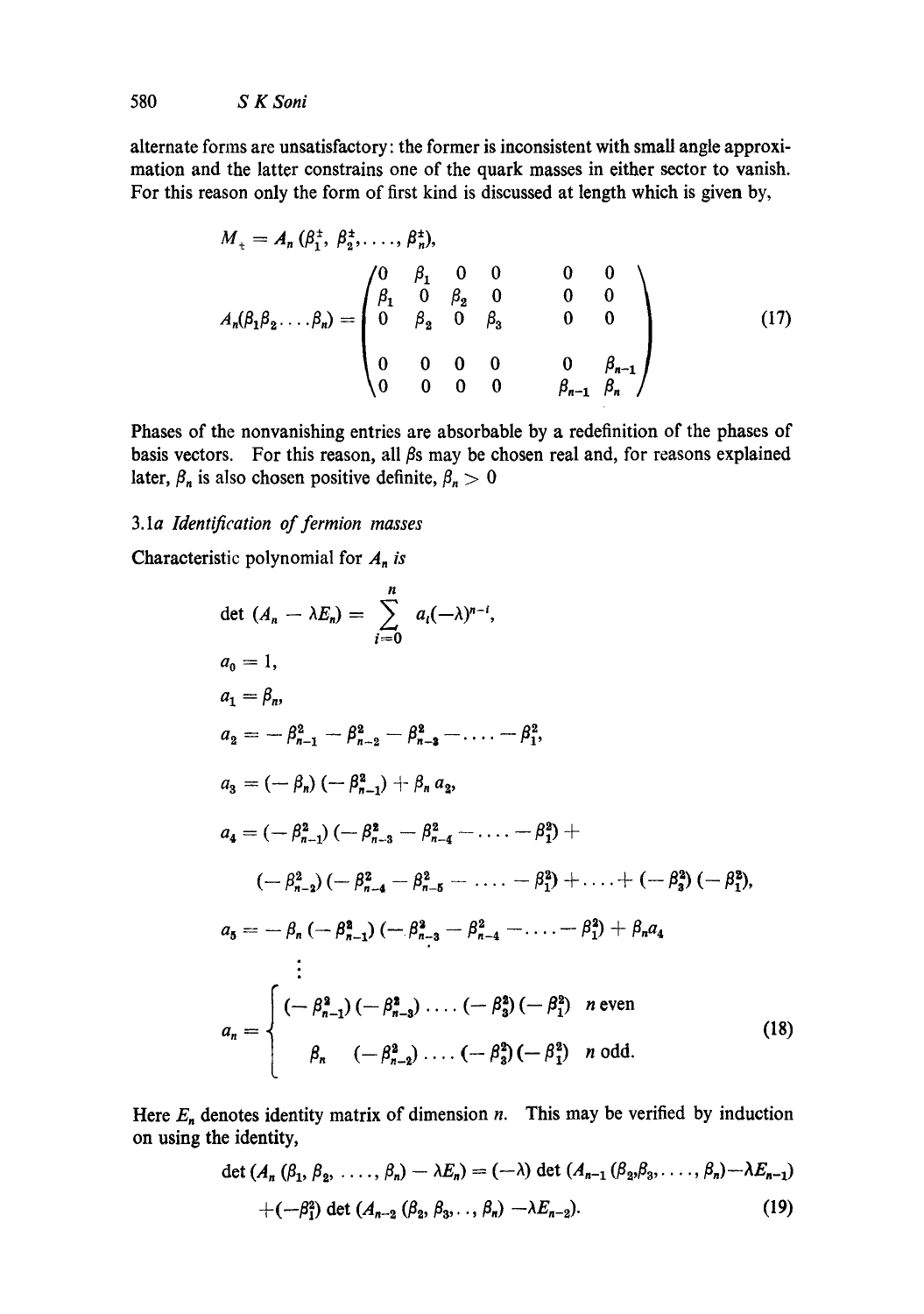Let the eigenvalues of symmetric form denoted by  $\lambda_1, \lambda_2, \ldots, \lambda_n$  be ordered as

$$
|\lambda_n| > |\lambda_{n-1}| > |\lambda_{n-2}| > \ldots > |\lambda_2| > |\lambda_1|.
$$

It may also be verified inductively that if

$$
(\text{for } |1 \leq i \leq n) \lambda_i = (-)^{n-i} m_i
$$

where  $m_i > 0$ , then the signs of coefficients of the different powers of  $\lambda$  in the n expansion of  $\Pi$  ( $\lambda - \lambda$ ) match correctly the signs of coefficients of corresponding  $i=1$ powers of  $\lambda$  in equation (18), remembering that  $\beta_n$  is chosen positive. Thus the characteristic equation for  $A_n$  may be taken as,

$$
\det (A_n - \lambda E_n) = \prod_{i=1}^n [(-)^{n-i} m_i - \lambda] \ (m_i > 0, \quad 1 \leq i \leq n) \tag{20}
$$

This equation also shows that each  $\beta_i$  is uniquely expressible (apart from sign ambiguity that is inconsequential) in terms of the *n* positive definite quantities  $m_i$  introduced above, *e.g.,* 

$$
\beta_n = a_1, \ \beta_{n-1}^2 = \frac{a_3 - a_2 a_1}{a_1}
$$
, etc.

where  $a_1$  is coefficient of  $(-\lambda)^{n-i}$  on the right-hand side of this equation. Clearly  $m_n > m_{n-1} > m_{n-2} > \ldots > m_2 > m_1$ . When the symmetric matrix  $A_n$  is diagonalised by an orthogonal matrix *V*, *i.e.*  $V^{-1}$   $A_n$  *V* is a diagonal, the diagonal elements are  $\lambda_1, \lambda_2, \ldots, \lambda_n$  (the order in which they are arranged on the diagonal becomes clear later when an explicit form for  $V$  is given). However, if the orthogonal transformation acting on right of A is taken  $V_R = V_K$  where K is a diagonal matrix such that  $K^2 = E$ , then K may be chosen such that diagonal elements of  $V^{-1} A_n V_R$  are  $m_1, m_2,$  $..., m_n$ . This is nothing but biunitary diagonalisation of  $A_n$  to a positive definite diagonal form. For this reason,  $m_1^2$ ,  $m_2^2$ , ...,  $m_n^2$  are identified with fermion masses in the picture when  $M_{\pm}$  describes mixing of n positively charged (n negatively charged) fermions among themselves.

3.1b *Small angle approximation.* This paragraph is a discussion of what is referred to as small angle approximation under which the following results for  $A_n$  hold, for  $1 \leq i \leq n-1$ ,

(a) 
$$
|\theta_i| \sim |\beta_i/\beta_{i+1}|
$$
,  
\n(b)  $\beta_n \sim m_n$ ,  $|\beta_i| \sim (m_i m_{i+1})^{1/2}$ ,  
\n(c)  $|\theta_i| \sim (m_i/m_{i+1})^{1/2}$ , (21)

where  $\theta_1, \theta_2, \ldots, \theta_{n-1}$  are the only angles of the diagonalising orthogonal matrix that are nonvanishing to leading order of this approximation.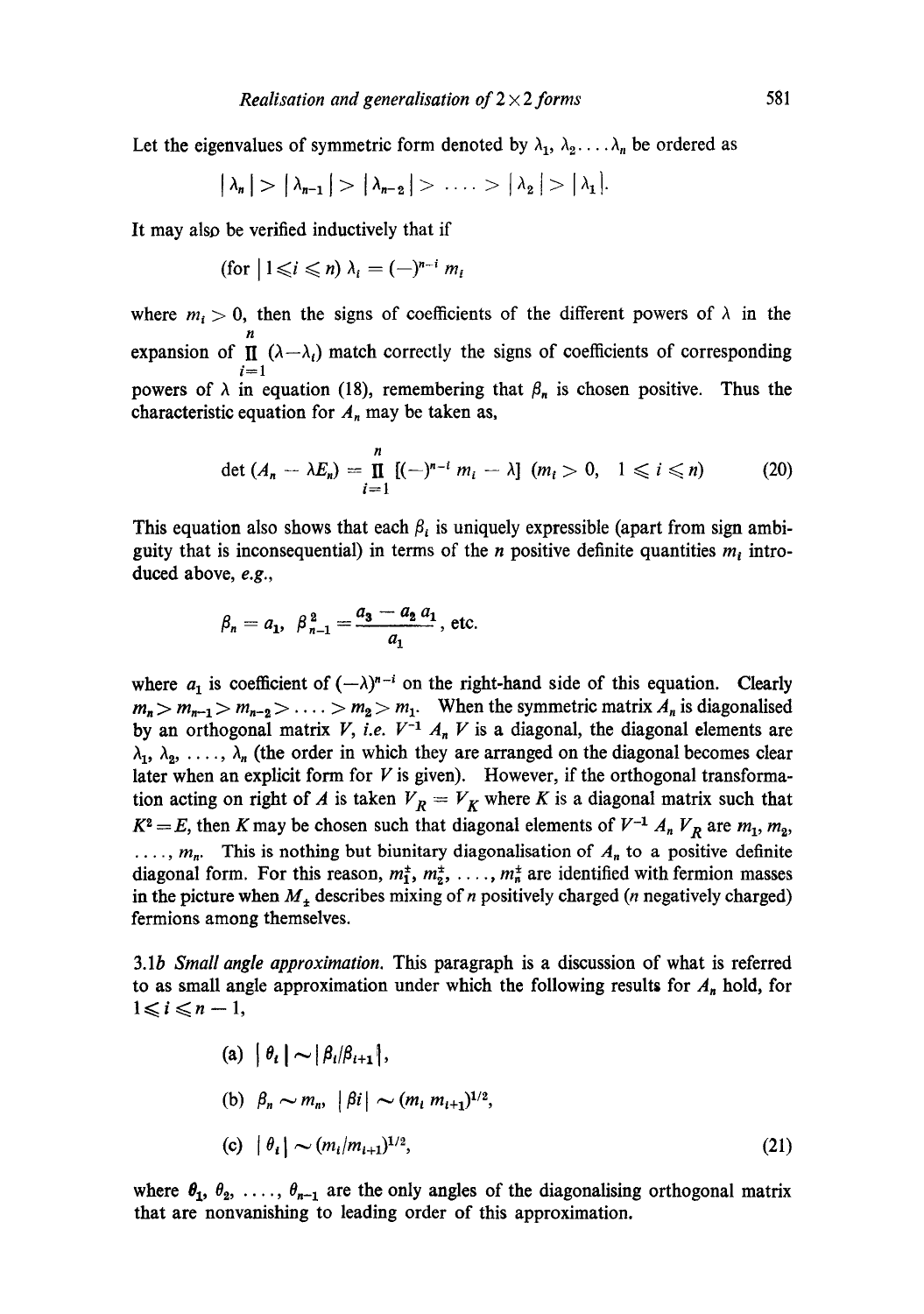The diagonalising orthogonal matrix V is the product  $V_1V_2V_3, \ldots, V_{n-1}$  of orthogonal matrices where the orthogonal matrix  $V_{n-1}$  is parametrised by  $n-1$  angles denoted by  $\theta_1, \theta_2, \ldots, \theta_{n-1}, V_{n-2}$  by  $n-2$  angles denoted by  $\theta_n, \theta_{n+1}, \theta_{n+2}, \ldots$  $\theta_{2n-3}$ , etc. Under small angle approximation, it will become clear that each of  $V_{n-2}$ ,  $V_{n-3}$ ...,  $V_3$ ,  $V_2$ ,  $V_1$  reduces simply to the identity matrix. The first  $n-1$  angles are in turn related to elements of the symmetric matrix being diagonalised through  $n-1$  coupled equations of the form,

$$
\frac{1}{2} \tan 2\theta_1 = N_1/D_1,
$$
  

$$
\tan \theta_1 = \frac{\partial N_1/\partial \theta_i}{\partial D_1/\partial \theta_i} \quad 2 \leq i \leq n-1
$$
 (22)

The details may be found in appendices A and B.

To motivate small angle approximation, let  $\beta_1=0$ . This also constraints m<sub>1</sub> and  $\theta_1$ to vanish. In this special case, the following obvious looking recursion relations may be verified inductively using equations (22) and (20). (i)  $\theta_{n-1}, \theta_{n-2}, \ldots, \theta_3, \theta_2$ associated with diagonalisation of the  $n \times n$  form  $A_n$  ( $\beta_1 = 0, \beta_2, \beta_3, \ldots, \beta_n$ ) are given respectively by  $\theta_{n-2}$ ,  $\theta_{n-3}$ , .....,  $\theta_1$  of the  $n-1 \times n-1$  form  $A_{n-1}$  ( $\beta_2$ ,  $\beta_3$ ,...,  $\beta_n$ ). (ii) The expressions for  $\beta_2, \beta_3, \ldots, \beta_n$  of the  $n \times n$  form  $A_n(\beta_1=0, \beta_2, \ldots, \beta_n)$  in terms of  $(m_1=0), m_2 m_3 \ldots m_n$  are identical with corresponding expressions for  $\beta_1, \beta_2, \ldots, \beta_{n-1}$ of  $n-1 \times n-1$  form  $A_{n-1}(\beta_1, \beta_2, \ldots, \beta_{n-1})$  in terms of m's with  $m_i$  replaced by  $m_{i+1}$  *i.e.*  $m_1$  is replaced by  $m_2$ ,  $m_2$  by  $m_3$ , etc. In the case when  $\beta_1$  does not vanish identically, but  $|\beta_1| \ll |\beta_i|$  for  $2 \le i \le n$  these recursion relations hold approximately and the small value of  $\theta_1$  ( $\beta_1$ ) in this case may be obtained by substituting the values of  $\theta_2$   $\theta_3$ .  $\theta_{n-1}$  ( $\beta_2\beta_3...\beta_{n-1}$ ) into the first (last) equation of the set of equations (22) and (18). Next beginning with  $n = 2$  and following the inductive route, the recursions relations, equations (22) and (18) may be used repeatedly to establish (a), (b), and (c) under  $|\beta_1| \ll |\beta_2| \ll |\beta_3| \ll ... \ll \beta_n$  or, equivalently,  $m_1 \ll m_2 \ll m_3 \ll ... \ll m_n$ . With  $\theta$ 's thus related to *m*'s through (c),  $V_n$  diagonalises the symmetric matrix and it is seen that the subscript  $i$  (on  $m$  or  $\lambda$ ) corresponds to  $ii$  th position on diagonal. This means that all angles except the first  $n-1$  angles are negligible.

The result (c) holds for  $M_{+}$  under fermion mass hierarchy

$$
m_n^{\pm} \ge m_{n-1}^{\pm} \ge m_{n-2}^{\pm} ... \ge m_1^{\pm}.
$$

The  $n-1$  Cabibbo like angles which appear in the charged current matrix  $U^{cc}$  (equation (6)) are given by the differences

$$
\theta_i = \theta_i^- - \theta_i^+, |\theta_i^{\pm}| \sim (m_i^{\pm}/m_{i+1}^{\pm})^{1/2}
$$

There is ambiguity in the sign of  $\theta_i^{\pm}$ . If they are all assumed positive

$$
\theta_i \sim (m_i^- / m_{i+1}^-)^{1/2} - (m_i^+ / m_{i+1}^+)^{1/2}.
$$

This result suggests that the higher dimensionality forms given by equation (17) may be regarded as members of a single family that includes the  $2 \times 2$  form given by equation (15) as its first member.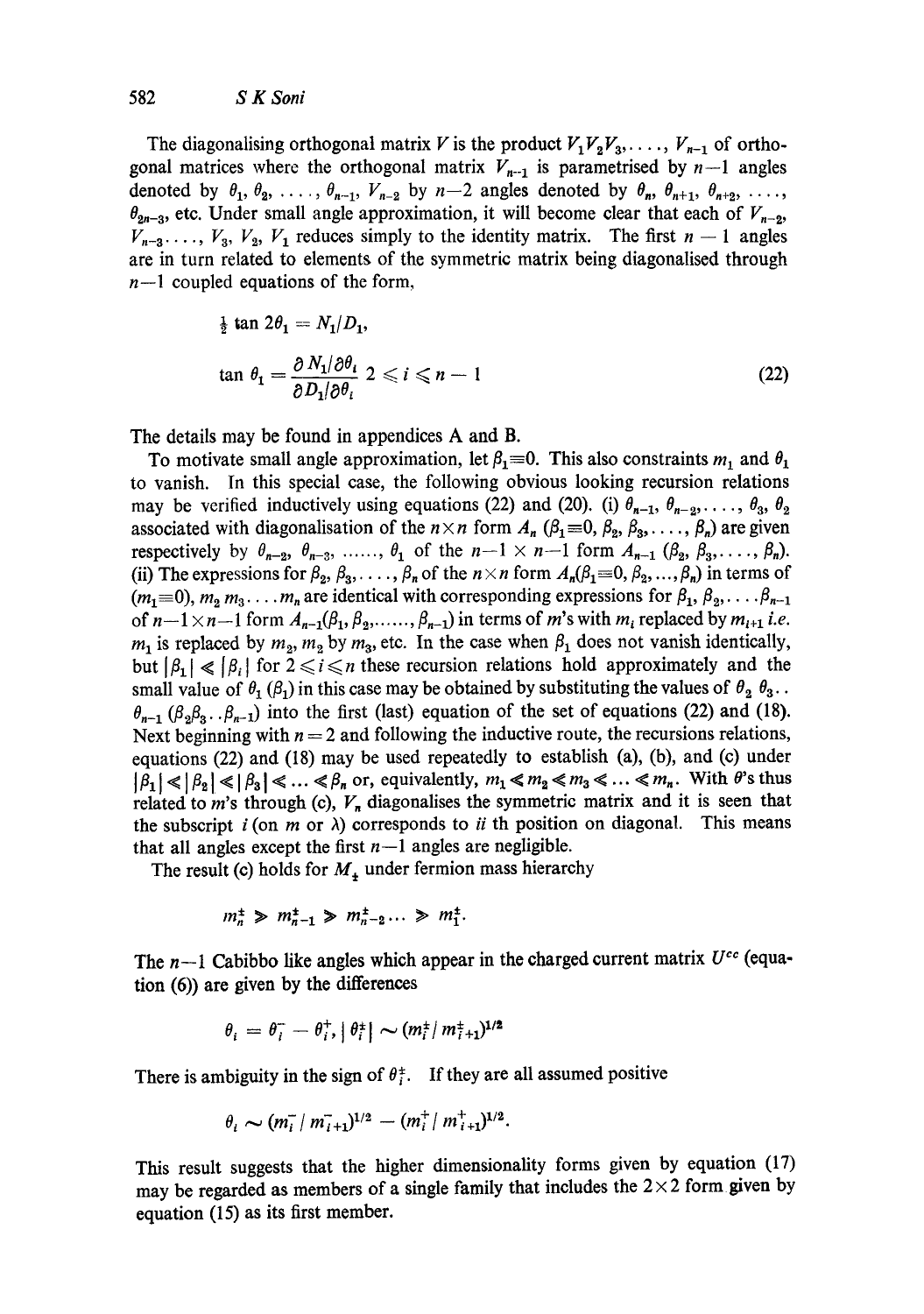# 3.2 n X *n form of second kind*

For this form,

$$
M_{-} M_{-}^{+} = \lambda_{-} \text{ diag }(|x_{1}|^{2}, |x_{2}|^{2}, \ldots, |x_{n}|^{2})
$$
\n
$$
\begin{bmatrix}\n\lambda_{1} |x_{1}|^{2} & \lambda_{2} x_{1}^{*} x_{2} & \lambda_{2} x_{1}^{*} x_{3} & \ldots & \lambda_{2} x_{1}^{*} x_{n} \\
\lambda_{2} x_{2}^{*} x_{1} & \lambda_{1} |x_{2}|^{2} & \lambda_{3} x_{2}^{*} x_{3} & \ldots & \lambda_{3} x_{2}^{*} x_{n} \\
\lambda_{2} x_{3}^{*} x_{1} & \lambda_{3} x_{3}^{*} x_{2} & \lambda_{1} |x_{3}|^{2} & \ldots & \lambda_{4} x_{3}^{*} x_{n} \\
\vdots & \vdots & \vdots & \ddots & \vdots \\
\lambda_{2} x_{n-1}^{*} x_{1} & \lambda_{3} x_{n-1}^{*} x_{2} & \lambda_{4} x_{n-1}^{*} x_{3} & \ldots & \lambda_{n} x_{n-1}^{*} x_{n} \\
\lambda_{2} x_{n}^{*} x_{1} & \lambda_{3} x_{n-1}^{*} x_{2} & \lambda_{4} x_{n}^{*} x_{3} & \ldots & \lambda_{1} |x_{n}|^{2}\n\end{bmatrix}
$$
\n(23)

Here  $\lambda_1, \lambda_2, \ldots, \lambda_n$  are *n* real parameters and  $x_1, x_2, \ldots, x_n$  are *n* complex parameters. From equation (5), eigenvalues of  $M_{\pm}M_{\pm}^{+}$  are  $(m_{1}^{\pm})^{2}$ ,  $(m_{2}^{\pm})^{2}$ . These  $2n$  (mass)<sup>2</sup> terms involve the above  $2n$  independent parameters. To us equation (23) seems the only obvious candidate for an  $n \times n$  form of 2n parameters that correctly reduces to the  $2\times 2$  form given by equation (13) on taking  $n=2$ . This form is diagonalised under the following small angle approximation.  $M_+M_+^+$  reduces to a real symmetric matrix because the arrangement of  $x$ 's is such that their phases are absorbable by a mere redefinition of phases of the bases vectors. Hence the results given in appendix B may be used. The orthogonal matrix  $V^{(+)}$  diagonalizing  $M_+M_+^+$  is the product

$$
V^{(+)}=V_1^{(+)}V_2^{(+)}\ldots V_{n-2}^{(+)}V_{n-1}^{(+)}
$$

of orthogonal matrices.  $V_{n-1}^{(+)}$  involves the first  $n-1$  angles  $\theta_1^+$ ,  $\theta_2^+$ ,..., $\theta_{n-1}^+$  and  $V_{n-2}^{(+)}$ the next  $n-2$  angles

$$
\theta_n^+,\ \theta_{n+1}^+,\ \ldots,\ \theta_{2n-3}^+
$$

and so on. It is straightforward to show the following exact results in the special case when  $\lambda_i = \lambda_1$  *i.e.* We simply have  $(M_+M_+^+)_i = \lambda_i(x_ix_j)$ (a) of the *n* masses  $m_i^+$  all except  $m_i^+$  vanish.

(b) All except the first  $n-1$  angles  $\bar{\theta}^+_1$ ,  $\theta^+_2$ , ...,  $\theta^+_{n-1}$  vanish. For these angles,

$$
-s_1 = \mu x_1,
$$
  

$$
C_1 C_2 = \mu x_2,
$$
  

$$
C_1 s_2 C_3 = \mu x_3,
$$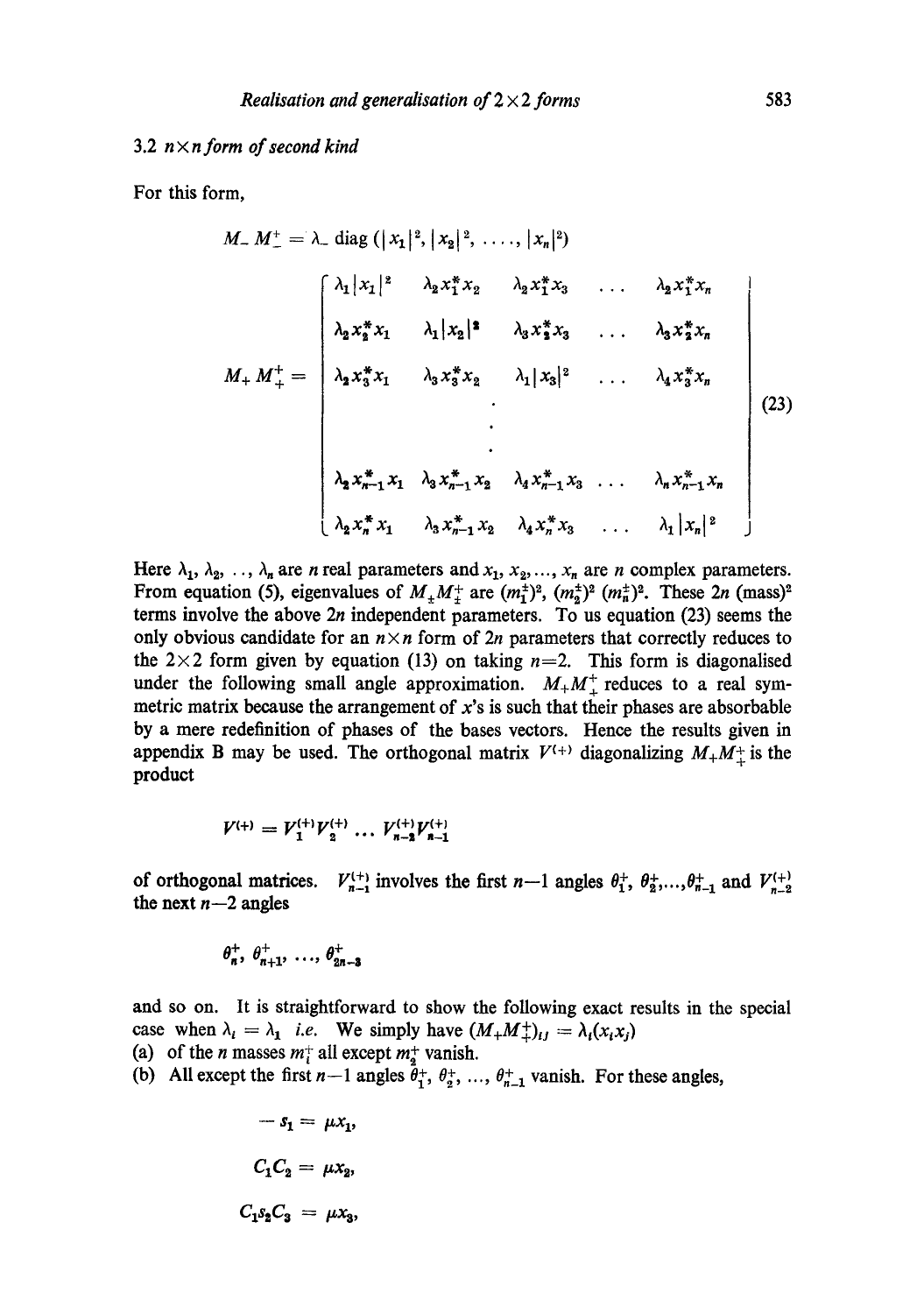$$
C_1 s_2 s_3 \dots s_{n-3} C_{n-2} = \mu x_{n-2},
$$
  
\n
$$
C_1 s_2 s_3 \dots s_{n-2} C_{n-1} = \mu x_{n-1},
$$
  
\n
$$
C_1 s_2 s_3 \dots s_{n-2} s_{n-1} = \mu x_n,
$$
\n(24)

where  $\mu$  is an undetermined parameter,  $C_i \equiv \cos \theta_i$  and  $s_i \equiv \sin \theta_i$ . This exact result suggests the following approximation. Let  $\lambda_i \approx \lambda_i (2 \leq i \leq n)$ . This means that  $m<sub>2</sub><sup>+</sup>$  is the dominant mass in positively charged sector and the set of expressions (24) hold to a good approximation. Furthermore, if  $m_1 \ll m_2$  and  $m_2 \gg m_3 \gg m_4 \gg m_5$  $\ldots \gg m_{\overline{n}}$  (or equivalently  $|x_1| \ll |x_2|, |x_i| \gg |x_{i+1}|$  for  $2 \leq i \leq n-1$ ), the angles  $\theta_1^+$ ,  $\theta_2^+$ ,...,  $\theta_{n-1}^+$  are given by,

$$
-\theta_1^+ \sim x_1/x_2,
$$
  
\n
$$
\theta_i^+ \sim x_{i+1}/x_i \quad 2 \leqslant i \leqslant n-1.
$$
\n(25)

The n--1 Cabibbo-like angles that appear in  $U^{cc}$  are simply  $\theta_i = -\theta_i^+$  because the negatively charged sector is already diagonal. There is ambiguity in the sign of  $\theta_t^+$ . Assuming that all the mixing angles have the same sign as  $\theta_1^+$  (which is taken positive), it follows that to a leading order in this small angle approximation, the  $n-1$  Cabibbo like angles are related to mass ratios as

$$
\theta_1 \sim m_1^2/m_2^2
$$
,  $\theta_i \sim m_{i+1}^2/m_i^2$   $2 \le i \le n-1$ .

This observation makes it plausible that the higher-dimensionality forms in equation (23) form a single family of whose simplest member is the  $2 \times 2$  form given by equation (13). Note that the fermion mass hierarchy underlying the small angle approximation in this case is entirely different from that involved in  $\S$  3.1.

# **4. Conclusions**

The above discussion has many loose ends. For each of a pair of  $2 \times 2$  forms, it was discussed how this might be realised in a certain gauge scheme by imposing suitable discrete symmetries and how in a sense this may be regarded as the smallest member of a family of higher dimensionality forms. Whereas realisation of the specific forms adds nothing new to the spirit of original derivations found in the literature, another obvious limitation of the present work is that no physical significance has been attached to any higher dimensionality form in the face of the growing evidence for more than four quarks.

## **Acknowledgements**

We are indebted to Dr Tapas Das for his constant encouragement during our stay at TIFR where this work was carried out as well as to Prof. Tulsi Dass for his valuable comments on the original manuscript that were borne in mind in preparation of the revised manuscript. We also had the pleasure of some discussions with Profs. G Segre and A Weldon.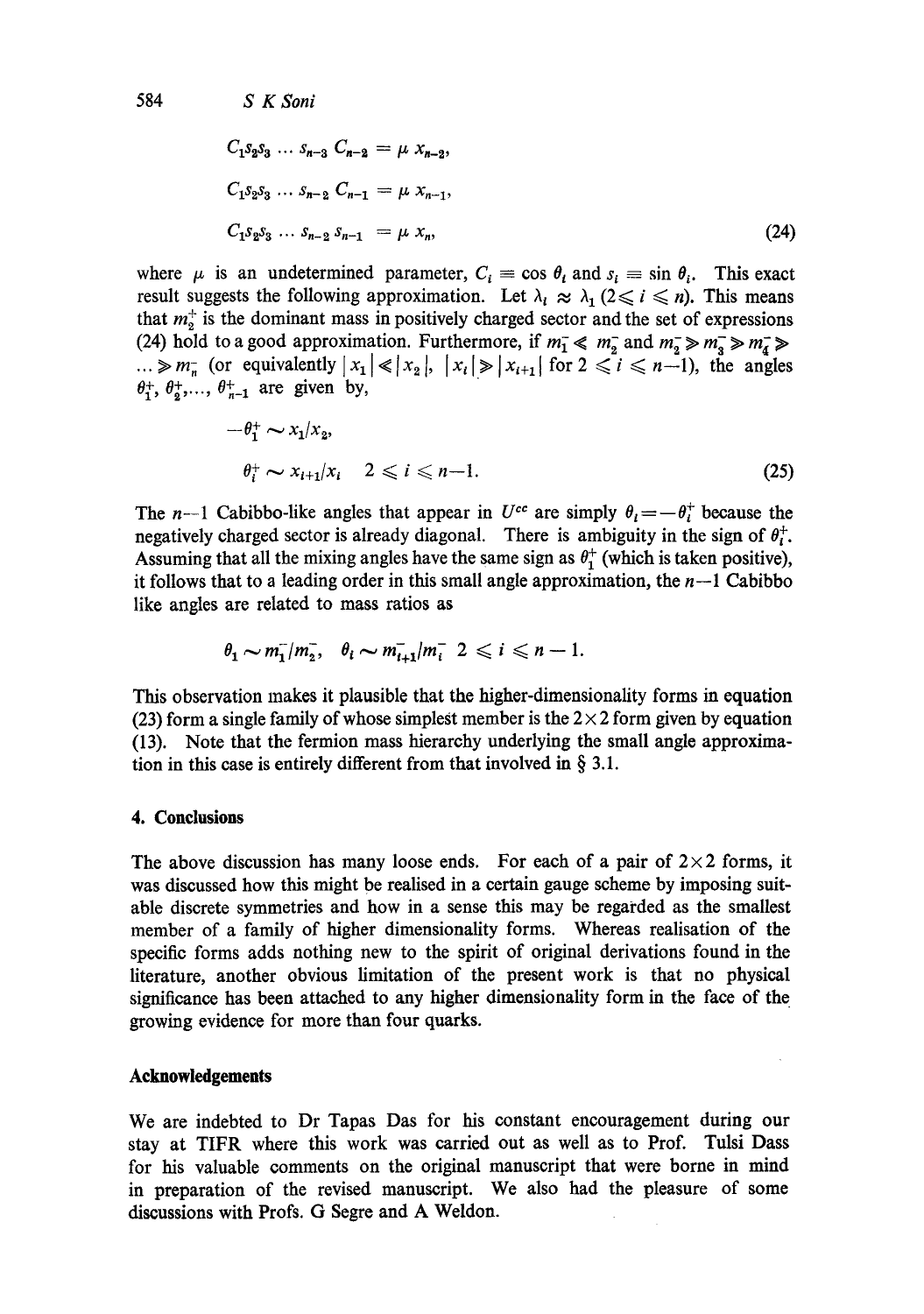#### **Appendix A**

The following is an explicit parametrization of an orthogonal  $n \times n$  matrix in terms of angles  $\theta_i$ ,  $1 \leq i \leq n(n-1)/2$ . This is followed by the same for an  $n \times n$  unitary matrix in terms of  $\frac{1}{2}n(n-1)$ angles and  $\frac{1}{2}(n-1)(n-2)$  non-absorbable phases. The following  $m \times m$  matrix is defined,

$$
U_{m} (\theta_{1}, \theta_{2}, ..., \theta_{m-1}) =
$$
\n
$$
= \begin{pmatrix}\nc_{1} & s_{1}c_{2} & s_{1}s_{2}c_{3} & s_{1}s_{2}s_{3}c_{4} & \dots & s_{1}s_{2}...s_{m-2}c_{m-1} & s_{1}s_{2}...s_{m-1} \\
-s_{1} & c_{1}c_{2} & c_{1}s_{2}c_{3} & c_{1}s_{2}s_{3}c_{4} & \dots & c_{1}s_{2}s_{3}...s_{m-2}c_{m-1} & c_{1}s_{2}...s_{m-1} \\
0 & -s_{2} & c_{2}c_{3} & c_{2}s_{3}c_{4} & \dots & c_{2}s_{3}...s_{m-2}c_{m-1} & c_{2}s_{3}...s_{m-1} \\
0 & 0 & 0 & 0 & \dots & c_{m-2}c_{m-1} & c_{m-2}s_{m-1} \\
0 & 0 & 0 & 0 & \dots & -s_{m-1} & c_{m-1} \\
0 & 0 & 0 & 0 & \dots & -s_{m-1} & c_{m-1}\n\end{pmatrix}
$$
\n(A1)

where  $c_i \equiv \cos\theta_i$  and  $s_i \equiv \sin\theta_i$ . The above ordering of c and s makes this an orthogonal matrix: However, this is not the most general  $m \times m$  orthogonal form. The most general  $n \times n$  orthogonal form V involving  $\frac{1}{2}n(n-1)$  angles is the product  $V_1 V_2... V_{n-1}$  of  $n-1$  orthogonal matrices each of dimensionality  $n$  and given by,

$$
V_{n-1} = U_n (\theta_1, \theta_2, ..., \theta_{n-1}),
$$
  
\n
$$
V_{n-2} = E_1 \oplus U_{n-1} (\theta_n, \theta_{n+1}, ..., \theta_{2n-3}),
$$
  
\n
$$
V_{n-3} = E_2 \oplus U_{n-2} (\theta_{2n-2}, \theta_{2n-1}, ..., \theta_{2n-6})
$$
  
\n
$$
\vdots
$$
  
\n
$$
V_2 = E_{n-3} \oplus U_3 (\theta_{M-2}, \theta_{M-1}),
$$
  
\n
$$
V_1 = E_{n-2} \oplus U_2 (\theta_M),
$$
  
\n(A2)

where  $E_K$  is identity matrix of dimension K and

$$
M = \frac{1}{2}n(n-1) = \sum_{m=2}^{n} (m-1).
$$

Thus  $V_{n-1}$  involves the first  $n-1$  angles,  $V_{n-2}$  the next  $n-2$  angles and so on,  $V_1$  involving the last angles. Equivalently, equation (A2) may also be interpreted by the following action on  $n$  vectors  $e_1, e_2, \ldots, e_n.$ 

$$
e'_{i'} = \sum_{j=1}^{n} (U_{n})_{i'j} e_{j}
$$
  
\n
$$
e''_{1} = e'_{1}; e''_{i''} = \sum_{j'=2}^{n} (U_{n-1})_{i'j'} e'_{j'} 2 \leq i'' \leq n
$$
  
\n
$$
e''_{1,2} = e''_{1,2}; e''_{1''} = \sum_{j''=3}^{n} (U_{n-2})_{i''j} e''_{j''} 3 \leq i'' \leq n
$$
  
\n
$$
e_{1,2}^{(n-1)}, e_{1,3}^{(n-1)}, e_{1,4}^{(n-2)}, e_{1,5}^{(n-1)} = C_{M} e_{n-1}^{(n-2)} + S_{M} e_{n-2}^{(n-2)},
$$
  
\n
$$
e_{n}^{(n-1)} = -S_{M} e_{n-1}^{(n-2)} + C_{M} e_{n-1}^{(n-2)}
$$
\n(A3)

To introduce explicitly the  $\frac{1}{2}n(n-1)(n-2)$  non-absorbable phases in an  $n \times n$  unitary form, define the n-dimensional matrix,

 $\widetilde{U}_m$  ( $\theta_1, \theta_2, ..., \theta_{m-1}, \eta_1, \eta_2, ..., \eta_{m-1}$ )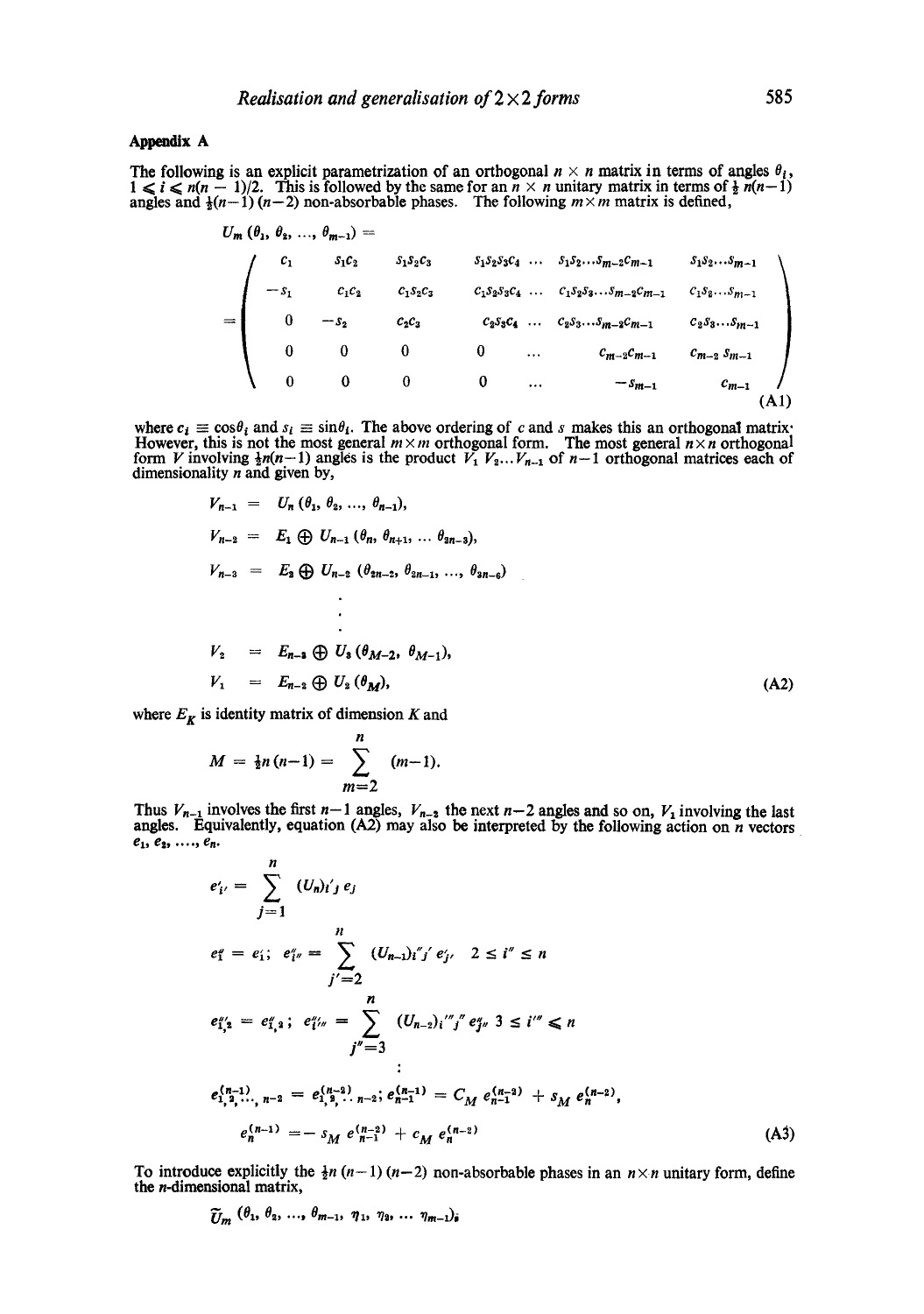which obtains from  $\tilde{U}_m$  on multiplying each element of its *i*th column by exp  $(i\eta_{l-1}), 2 \le i \le m$ . For this reason  $\tilde{U}_m$  is unitary. The phases thus introduced are (the only) non-absorbable possible, the vectors on which  $\tilde{U}_m$  acts have all their phases predetermined. The  $n \times n$  unitary form  $\tilde{V}$  is the product  $V_1V_2... V_{n-1}$  of n-dimensional unitary matrices:  $V_{n-1} = U_n$  involving the first  $n-1$  angles,  $V_{n-2} = E_1 \oplus U_{n-1}$  involving the next  $n-2$  angles and the first  $n-2$  phases,  $V_{n-3} = E_2 \oplus U_{n-2}$ involving the next  $n-3$  angles and the next  $n-3$  phases and so on until  $V_1 = E_{n-2} \oplus U_2$  involves the last angle and last phase. The preceding remarks make it apparent that the phases thus introduced (number  $\sum_{n=1}^{n-1} m-1 = \frac{1}{2}(n-1)(n-2)$ ) are non-absorbable.

#### **Appendix B**

In the following the diagonalization equations for a symmetric matrix  $H$  to be diagonalised by an orthogonal matrix V are developed. For this purpose, the  $n \times n$  orthogonal form parametrised in appendix A is written as

$$
\begin{pmatrix}\n(n-1)e_1^T \\
(n-1)e_2^T \\
\vdots \\
(n-1)e_n^T\n\end{pmatrix}
$$

where  $T$  (for transpose) indicated that the entry is a row-vector ( $n$  components) and row vectors in  $n-1$ th set are related to those of  $n-2$ th set as,

$$
^{(n-1)}e_{1,2,\dots n-2}^T = {}^{(n-2)}e_{1,2,\dots n-2}^T; {}^{(n-1)}e_{n-1}^T = C_M {}^{(n-2)}e_{n-1}^T + s_M {}^{(n-2)}e_n^T;
$$
  

$$
{}^{(n-1)}e_n^T = -s_M {}^{(n-2)}e_{n-1}^T + C_M {}^{(n-2)}e_n^T
$$
 (B1)

Similarly, vectors in *i*th set are related to those in  $i-1$ th set as,

$$
\begin{aligned} (i) \, e_{1, \, 2, \, \cdots, \, i-1}^T &= \, ^{(i-1)} e_{1, \, 2, \, \cdots, \, i-1}^T \, (i \neq 1) \\ (i) \, e_k^T &= \, (U_{n-i+1})_{kl} \, ^{(i-1)} e_l^T \, 1 \leq i \leq k, \, l \leq n \end{aligned} \tag{B2}
$$

where

$$
{}^{\circ}\circ e_1^T=1, 0, 0, ... 0), {}^{\circ}\circ e_1^T= (0, 1, 0, ..., 0) \text{ etc.}
$$

$$
(V H V^{-1})_{ij} = {}^{(n-1)}e_i^T H {}^{(n-1)}e_j
$$
 (B3)

Diagonalisation of H by V means that off-diagonal elements of  $(B3)$  must vanish. Using equation (B1) this amounts to,

$$
(n-2)e_i^T H^{(n-2)}e_j = 0 \quad 1 \le i \le n-2, \ i+1 \le j \le n,
$$
  

$$
\tan 2\theta_M = -\frac{(n-2)e_{n-1}^T H^{(n-2)}e_n}{-(n-2)e_{n-1}^T H^{(n-2)}e_{n-1} + \frac{(n-2)e_n^T H^{(n-2)}e_n}{m}} \tag{B4}
$$

Using equation (B3)  $(i=n-2)$  and equation (B4) it also follows that,

$$
(n-3)e_i^T H^{(n-3)}e_j = 0 \quad 1 \le i \le n-3, \ i+1 \le j \le n,
$$
  
\n
$$
\tan 2\theta_{M-2} = N_{n-2}/D_{n-1},
$$
  
\n
$$
\tan \theta_{M-2} = \frac{\partial N_{n-2}}{\partial D_{n-2}/\partial \theta_{M-1}},
$$